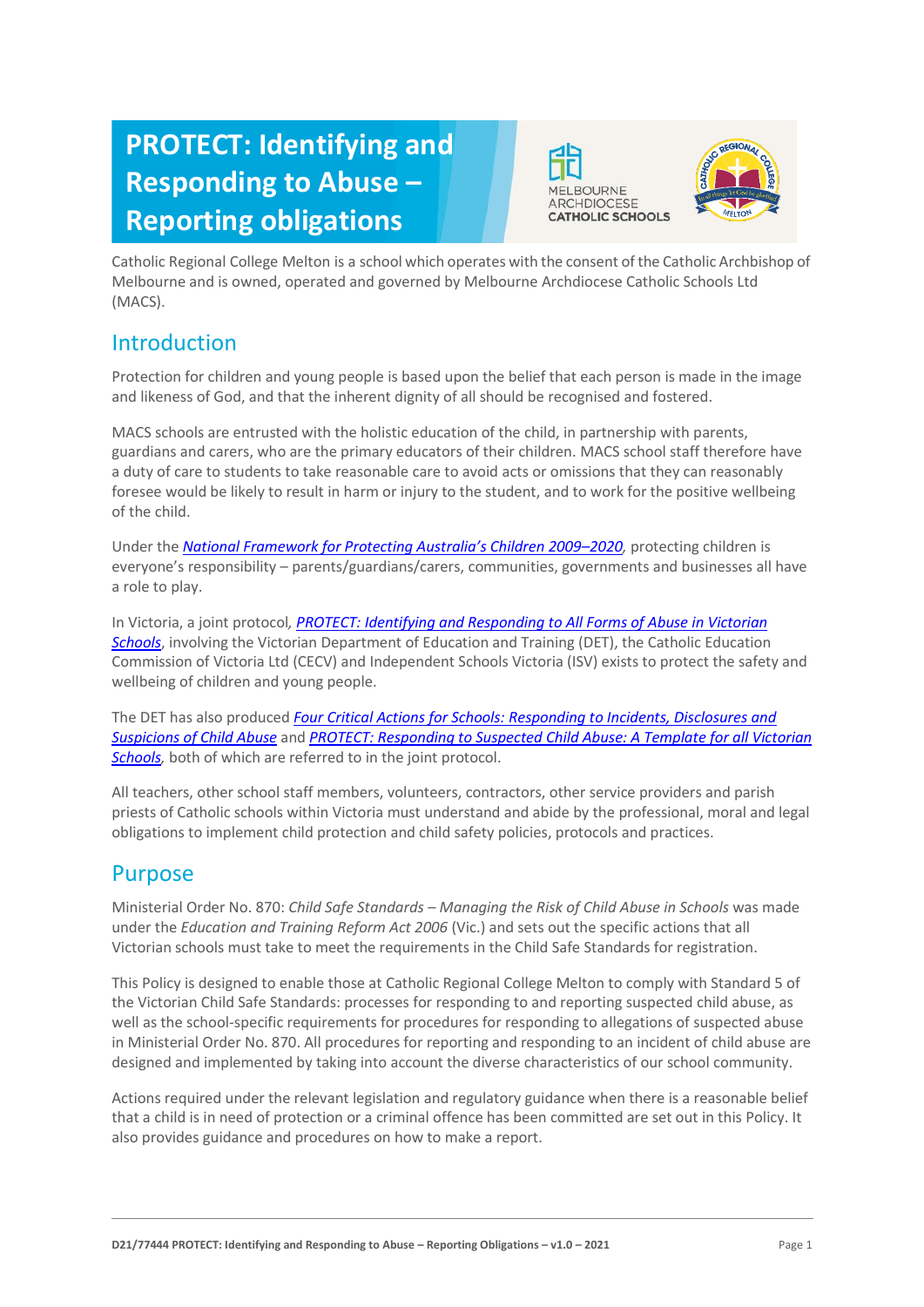This Policy assists staff at Catholic Regional College Melton (which includes volunteers, contractors, other service providers and religious leaders including clergy) to:

- identify the indicators of a child or young person who may be in need of protection
- understand how a suspicion or reasonable belief is formed
- where possible, refer to the principles of the Victorian Charter of Human Rights and Responsibilities as best practice in respecting and protecting the basic rights, freedoms and responsibilities of members of the school community
- make a report about a child or young person who may be in need of protection
- comply with obligations under the Victorian Reportable Conduct Scheme
- comply with mandatory reporting obligations under child protection law
- comply with legal obligations relating to criminal child abuse and grooming under criminal law.

# Legislative and regulatory requirements

Catholic Regional College Melton and our governing body must comply with the legal obligations that relate to managing the risk of child abuse under the *Children, Youth and Families Act 2005* (Vic.), the *Crimes Act 1958* (Vic.), the *Child Wellbeing and Safety Act 2005* (Vic.), the *Education and Training Reform Act 2006* (Vic.), the *Education and Training Reform Regulations 2017* (Vic.) and the *Family Violence Protection Act 2008* (Vic.).

The *Child Wellbeing and Safety Act 2005* (Vic.) introduced the seven Victorian Child Safe Standards, which aim to create a culture where protecting children from abuse is part of everyday thinking and practice. The Child Safe Standards were introduced in response to recommendations made by the *[Betrayal of Trust](http://www.parliament.vic.gov.au/file_uploads/Inquiry_into_Handling_of_Abuse_Volume_2_FINAL_web_y78t3Wpb.pdf)* report.

Child protection reporting obligations fall under six separate pieces of legislation with differing reporting requirements:

- the *Children, Youth and Families Act 2005* (Vic.)
- the *Education and Training Reform Act 2006* (Vic.)
- the *Education and Training Reform Regulations 2017* (Vic.)
- the *Crimes Act 1958* (Vic.)
- the *Family Violence Protection Act 2008* (Vic.)
- the *Wrongs Act 1958* (Vic.).

These legislative obligations exist in addition to moral and duty of care obligations, which require school community members to protect any child under their care and supervision from foreseeable harm.

Catholic Regional College Melton is a prescribed Information Sharing Entity (ISE) meaning that, where legislated requirements are met, it is able to share confidential information with other ISEs to promote child wellbeing or safety under the Child Information Sharing Scheme (CISS) or the Family Violence Information sharing Scheme (FVISS).

# Definitions and obligations

# **Types of child abuse and indicators of harm**

Child abuse can take many forms. The perpetrator may be a parent, guardian, carer, school staff member, volunteer, another adult or even another child. The nature of child abuse is complex. The abuse may occur over time and potential risk indicators are often difficult to detect. Therefore, the legal obligations for reporting allegations of child abuse can vary depending on the circumstances of the incident.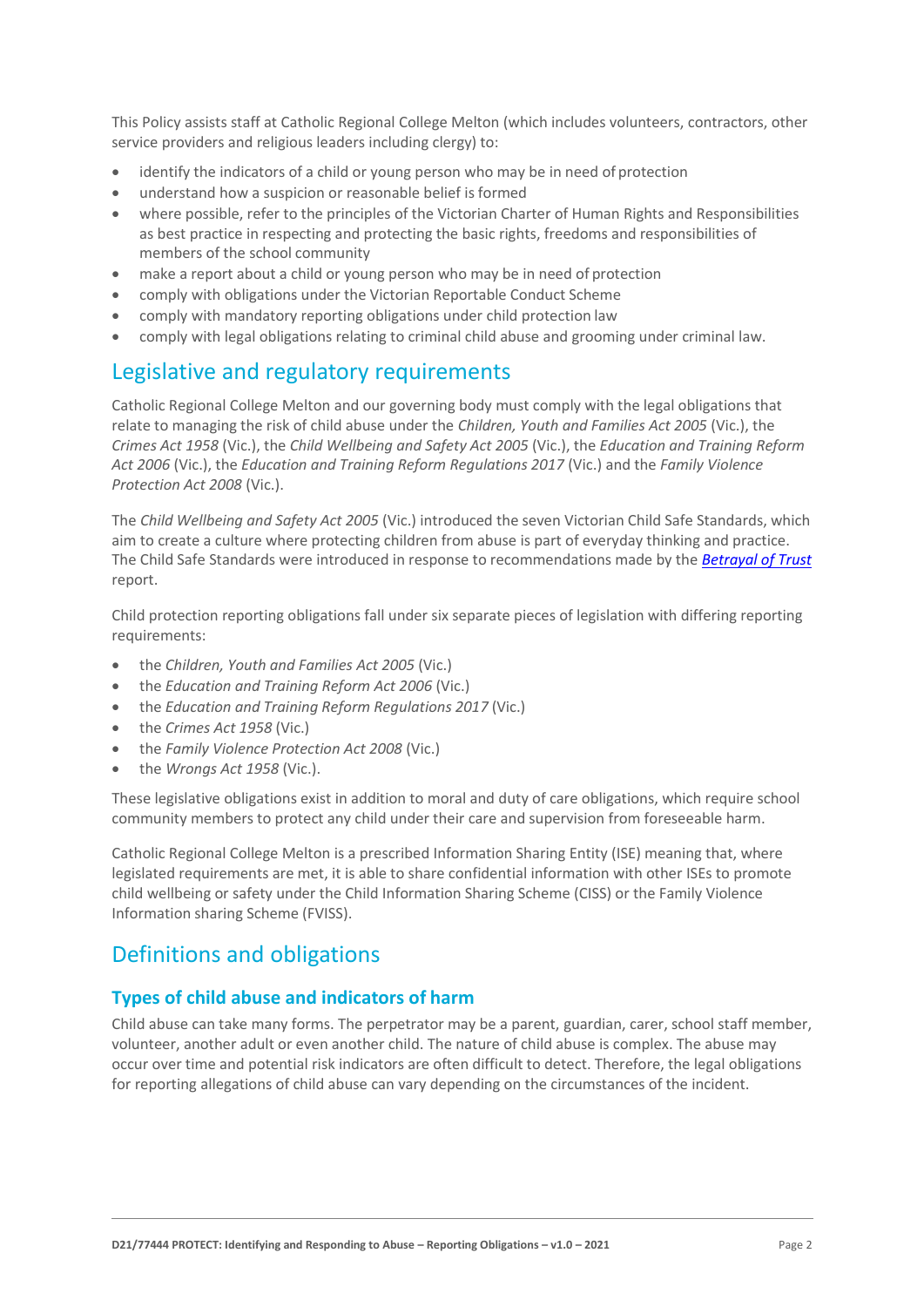Child abuse is defined in the *Child Wellbeing and Safety Act 2005* (Vic.) to include:

- sexual offences
- grooming offences under section 49M(1) of the *Crimes Act 1958* (Vic.)
- physical violence
- serious emotional or psychological harm
- serious neglect.

| <b>Sexual offences</b>                     | A sexual offence occurs when a person involves a child in sexual activity, or<br>deliberately puts the child in the presence of sexual behaviours that are<br>exploitative or inappropriate to the child's age and development. Sexual<br>offences are governed by the Crimes Act 1958 (Vic.). Sexual abuse can involve a<br>wide range of sexual activity and may include fondling, masturbation, oral sex,<br>penetration, voyeurism and exhibitionism. It can also include exploitation<br>through pornography or prostitution.                                                                                                          |
|--------------------------------------------|---------------------------------------------------------------------------------------------------------------------------------------------------------------------------------------------------------------------------------------------------------------------------------------------------------------------------------------------------------------------------------------------------------------------------------------------------------------------------------------------------------------------------------------------------------------------------------------------------------------------------------------------|
| Grooming                                   | Grooming refers to predatory conduct undertaken by an adult (18 years or over)<br>to prepare a child for sexual activity at a later time. It is a sexual offence under<br>section 49M of the Crimes Act 1958 (Vic.) carrying a maximum 10-year term of<br>imprisonment. Under section 49M, the adult's words or conduct must be<br>intended to facilitate the child engaging or being involved in the commission of,<br>or attempt to commit, a sexual offence by the adult or another adult.                                                                                                                                               |
| <b>Physical violence</b>                   | Physical violence occurs when a child suffers or is likely to suffer significant harm<br>from a non-accidental injury or injuries inflicted by another person. Physical<br>violence can be inflicted in many ways including beating, shaking, burning or<br>using weapons (such as belts and paddles). Physical harm may also be caused<br>during student fights.                                                                                                                                                                                                                                                                           |
| Serious emotional or<br>psychological harm | Serious emotional or psychological abuse may occur when a child is repeatedly<br>rejected, isolated or frightened by threats or the witnessing of family violence. It<br>also includes hostility, derogatory name-calling and put-downs, or persistent<br>coldness from a person, to the extent where the behaviour of the child is<br>disturbed or their emotional development is at serious risk of being impaired.<br>Serious emotional or psychological harm could also result from conduct that<br>exploits a child without necessarily being criminal, such as encouraging a child to<br>engage in inappropriate or risky behaviours. |
| <b>Serious neglect</b>                     | Neglect includes a failure to provide a child with an adequate standard of<br>nutrition, medical care, clothing, shelter or supervision. Significant neglect<br>causes harm to a child that is more than trivial or temporary. Serious neglect is<br>when the child is exposed to an extremely dangerous or life-threatening<br>situation and there is a continued failure to provide a child with the basic<br>necessities of life.                                                                                                                                                                                                        |
| <b>Family violence</b>                     | Family violence is defined under the Family Violence Protection Act 2008 (Vic.) to<br>include behaviour that causes a child to hear, witness or be exposed to the<br>effects of family violence such as abusive, threatening, controlling or coercive<br>behaviour. While family violence does not form part of the official definition of<br>'child abuse' in the Child Wellbeing and Safety Act 2005 (Vic.), the impact of<br>family violence on a child can be a form of child abuse, for example, where it<br>causes serious emotional or psychological harm to a child. A child can also be a<br>direct victim of family violence.     |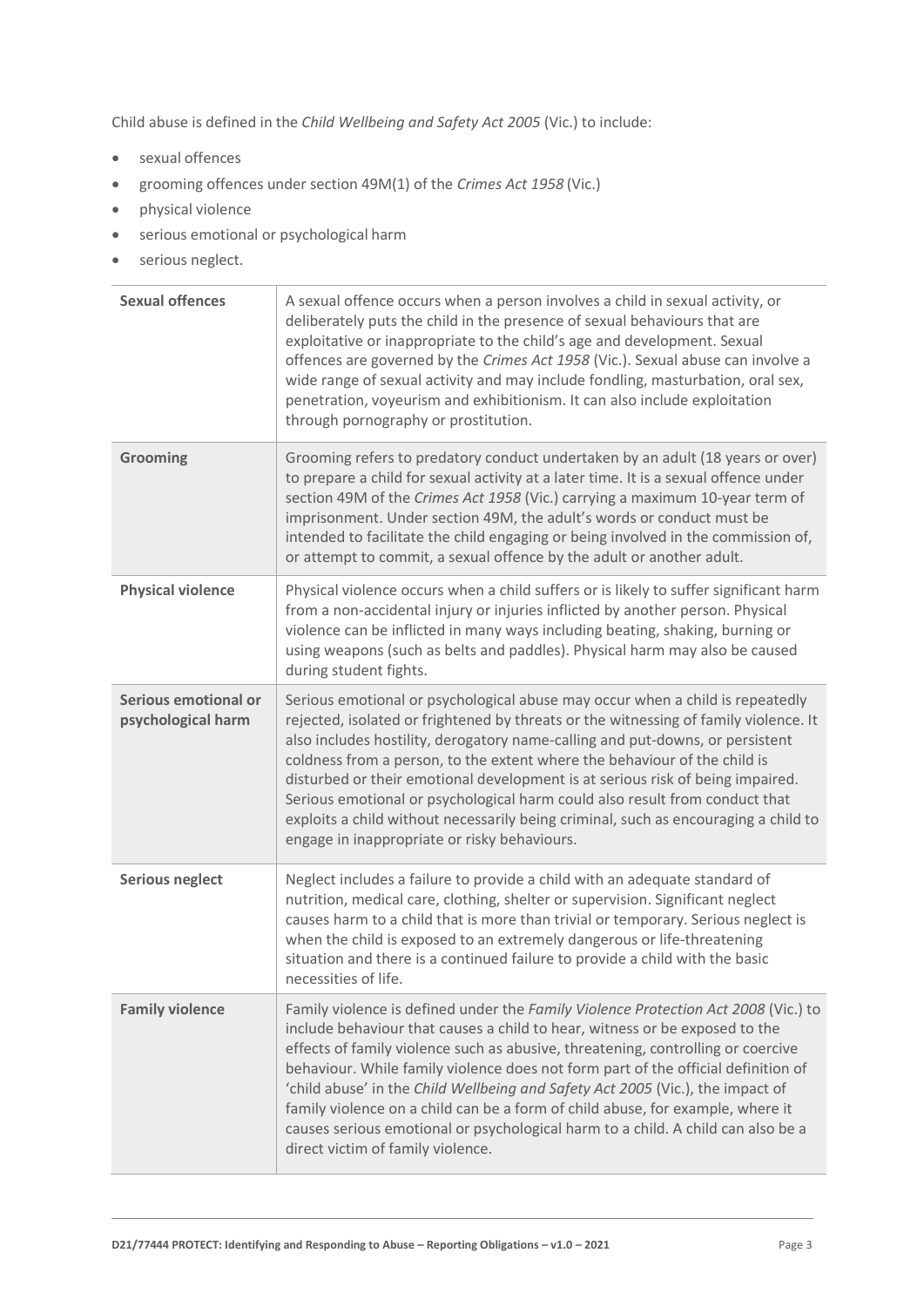Child abuse can have a significant effect on a child's physical, social, psychological or emotional health, development and wellbeing. The younger the child, the more vulnerable they are to abuse and the more serious the consequences are likely to be.

There can be physical or behavioural indicators of child abuse and neglect, or a combination of both. While the presence of a single indicator, or even several indicators, does not necessarily prove that abuse or neglect has occurred, the repeated occurrence of either a physical or behavioural indicator, or the occurrence of several indicators together, should alert school staff to the possibility of child abuse or neglect.

Child sexual abuse is more commonly perpetrated by someone who is known to and trusted by the child, and is also often someone highly trusted within their families, communities, schools and/or other institutions, such as the Church.

For further definitions of all types of child abuse, a comprehensive list of the indicators of harm and advice on identifying perpetrators of child sexual abuse, refer to the protocol *[PROTECT: Identifying and](https://www.education.vic.gov.au/Documents/about/programs/health/protect/ChildSafeStandard5_SchoolsGuide.pdf)  [Responding to All Forms of Abuse in Victorian Schools](https://www.education.vic.gov.au/Documents/about/programs/health/protect/ChildSafeStandard5_SchoolsGuide.pdf)[.](http://www.education.vic.gov.au/Documents/about/programs/health/protect/ChildSafeStandard5_SchoolsGuide.pdf)*

# **Sources of child protection reporting obligations**

## *Children, Youth and Families Act 2005* **(Vic.)**

#### *Mandatory reporting*

Mandatory reporting is a legal requirement under the *Children, Youth and Families Act 2005* (Vic.) to protect children from harm relating to physical injury and sexual abuse. A child, for the purpose of the relevant parts of this Act, is any person who is under the age of 17 years. In Victorian schools, registered teachers, school principals, early childhood workers, registered psychologists, school counsellors and all people in religious ministry are mandated to report a reasonable belief of child physical or sexual abuse to child protection authorities. The report must be made as soon as practicable after forming the belief.

If, in the course of carrying out their duties, a mandatory reporter forms a reasonable belief that a child is in need of protection because the child has suffered, or is likely to suffer, significant harm as a result of physical injury or sexual abuse, and that the child's parents/guardians/carers are unwilling or unable to protect the child, they must report that belief to the Department of Families, Fairness and Housing (DFFH) Child Protection and/or Victoria Police, including the information prescribed in *[PROTECT:](http://www.education.vic.gov.au/Documents/about/programs/health/protect/PROTECT_Responding_TemplateSchools.pdf)  [Responding to Suspected Child Abuse: A Template for all Victorian Schools](http://www.education.vic.gov.au/Documents/about/programs/health/protect/PROTECT_Responding_TemplateSchools.pdf)*, as soon as possible after forming the belief.

A subsequent report must be made on each occasion on which the mandatory reporter becomes aware of further reasonable grounds for the belief and even if the reporter knows that another report has been made concerning the same child and suspected abuse.

The threshold for reporting child protection incidents, disclosures, concerns or suspicions has been set deliberately low by the joint protocol *[PROTECT: Identifying and Responding to All Forms of Abuse in](http://www.education.vic.gov.au/Documents/about/programs/health/protect/ChildSafeStandard5_SchoolsGuide.pdf)  [Victorian Schools](http://www.education.vic.gov.au/Documents/about/programs/health/protect/ChildSafeStandard5_SchoolsGuide.pdf)*[. T](http://www.education.vic.gov.au/Documents/about/programs/health/protect/ChildSafeStandard5_SchoolsGuide.pdf)his protocol focuses on *[Four Critical Actions](http://www.education.vic.gov.au/Documents/about/programs/health/protect/FourCriticalActions_ChildAbuse.pdf)* that all our school staff must take if they form a suspicion or reasonable belief that child abuse has occurred, or that a child is at risk of suffering abuse.

#### <span id="page-3-0"></span>*Reasonable belief*

Where Catholic Regional College Melton staff members are concerned about the safety and wellbeing of a child or young person, they must assess that concern to determine if a report should be made to the relevant agency. If a staff member has witnessed potentially abusive behaviour, has a suspicion or has received a disclosure of child abuse, they must determine whether these observations or receipt of such information have caused the staff member to form a reasonable belief.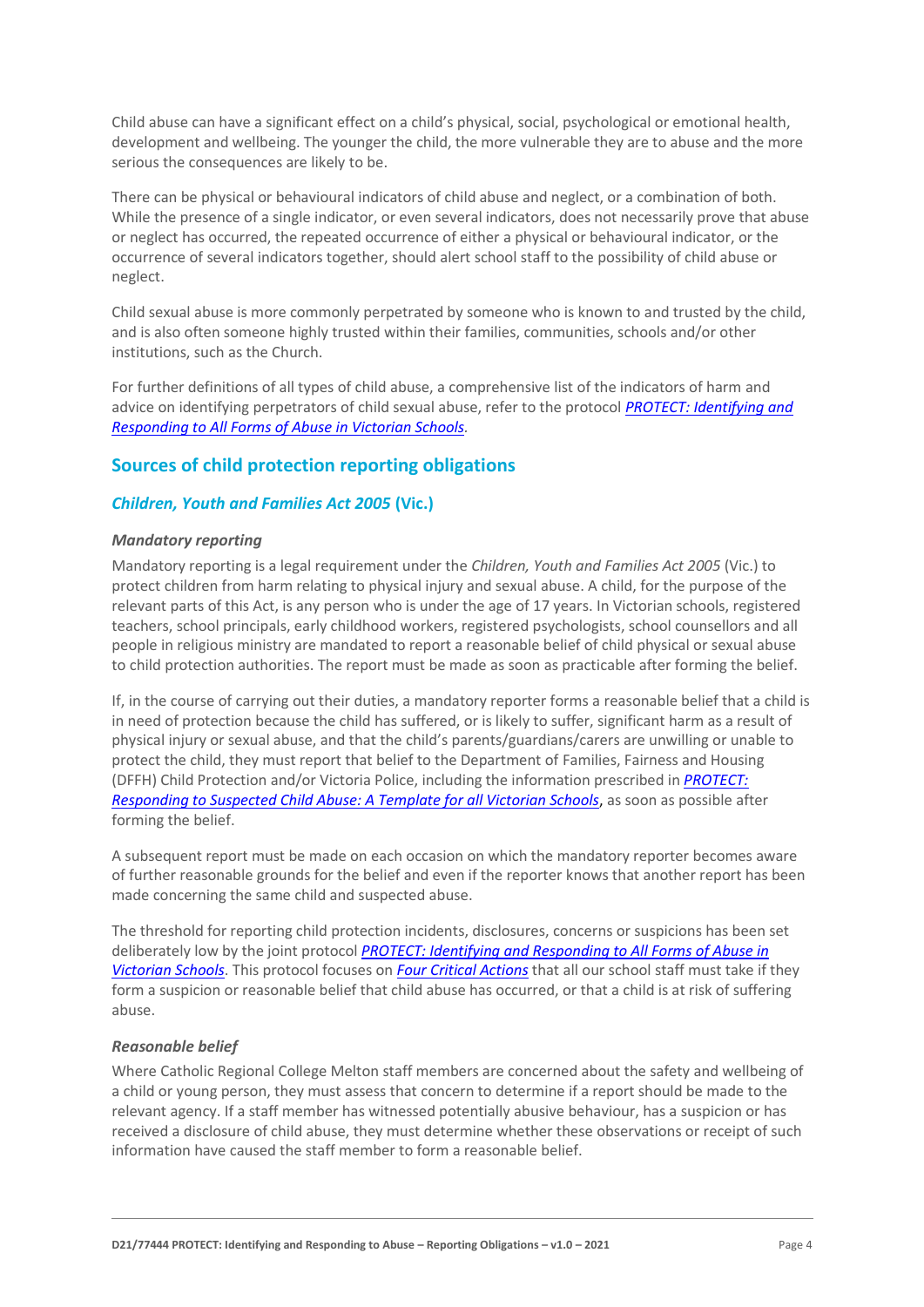A reasonable belief or a belief on reasonable grounds is not the same as having proof, but is more than rumour or speculation. A reasonable belief is formed if a reasonable person in the same position would have formed the belief on the same grounds.

A reasonable belief might be formed if:

- a child states that they have been physically or sexually abused
- any person tells you that they believe someone has been abused; this may include a child who is talking about themselves
- you observe physical or behavioural indicators of abuse, as described in *PROTECT: [Identifying and](http://www.education.vic.gov.au/Documents/about/programs/health/protect/ChildSafeStandard5_SchoolsGuide.pdf)  [Responding to All Forms of Abuse in Victorian Schools](http://www.education.vic.gov.au/Documents/about/programs/health/protect/ChildSafeStandard5_SchoolsGuide.pdf)*
- a child or young person exhibits sexually abusive or age-inappropriate behaviour(s)
- professional observations of the child's behaviour or development cause you to form abelief that the child has been physically or sexually abused, or is likely to be abused.

While any indicators of possible child abuse or neglect are concerning, it is important to understand that the presence of a number of indicators that suggest either physical or sexual abuse of a child may be sufficient to form a reasonable belief in a mandatory reporter's mind which must be reported.

# *Child Wellbeing and Safety Act 2005* **(Vic.)**

#### *Reportable conduct*

The Reportable Conduct Scheme was created under the *Child Wellbeing and Safety Act 2005* (Vic.) and requires the head of entity, the Executive Director of MACS, to notify the Commission for Children and Young People (CCYP) if an allegation of reportable conduct (a reportable allegation) is made against one of its employees.

**Employees** can include a principal, teacher, administrative or corporate staff member, board or school council employee, contractor, volunteer, school doctor/nurse/medical professional, allied health staff member, or minister of religion or religious leader. It may also include former employees.

**Reportable conduct** is defined under the *Child Wellbeing and Safety Act 2005* (Vic.) to mean a sexual offence, sexual misconduct or physical violence committed against, with or in the presence of a child, behaviour causing significant emotional or psychological harm to a child, or significant neglect of a child.

A **reportable allegation** means any information that leads a person to form a reasonable belief that an employee has committed reportable conduct or misconduct that may involve reportable conduct, whether or not the conduct or misconduct is alleged to have occurred within the course of the person's employment.

The Reportable Conduct Scheme imposes obligations on the head of entity (governing authority). For, Catholic Regional College Melton the Executive Director of our governing body MACS, through our Principal, will:

- have in place systems to prevent reportable conduct and, if reportable conduct is alleged, to ensure allegations are brought to the attention of the Executive Director at the earliest opportunity for investigation and response
- ensure that the CCYP is notified and given updates on the organisation's response to an allegation by contacting the Safeguarding and Standards Team on 03 9267 0228 or [rcs@macs.vic.edu.au](mailto:rcs@macs.vic.edu.au)
- report to Victoria Police as soon as they become aware that a reportable allegation may involve suspected child abuse or criminal conduct.

Reportable conduct may also include historical reportable allegations. More guidance can be found in *[Reportable Conduct Scheme](https://ccyp.vic.gov.au/assets/resources/RCSInfoSheetUpdates/Historical-Allegations-110718.pdf) – Historical allegations*.

All school staff are required to notify the Principal or, if the Principal is involved in the allegation, a member of the Leadership Team, Regional General Manager or the Executive Director, if they have a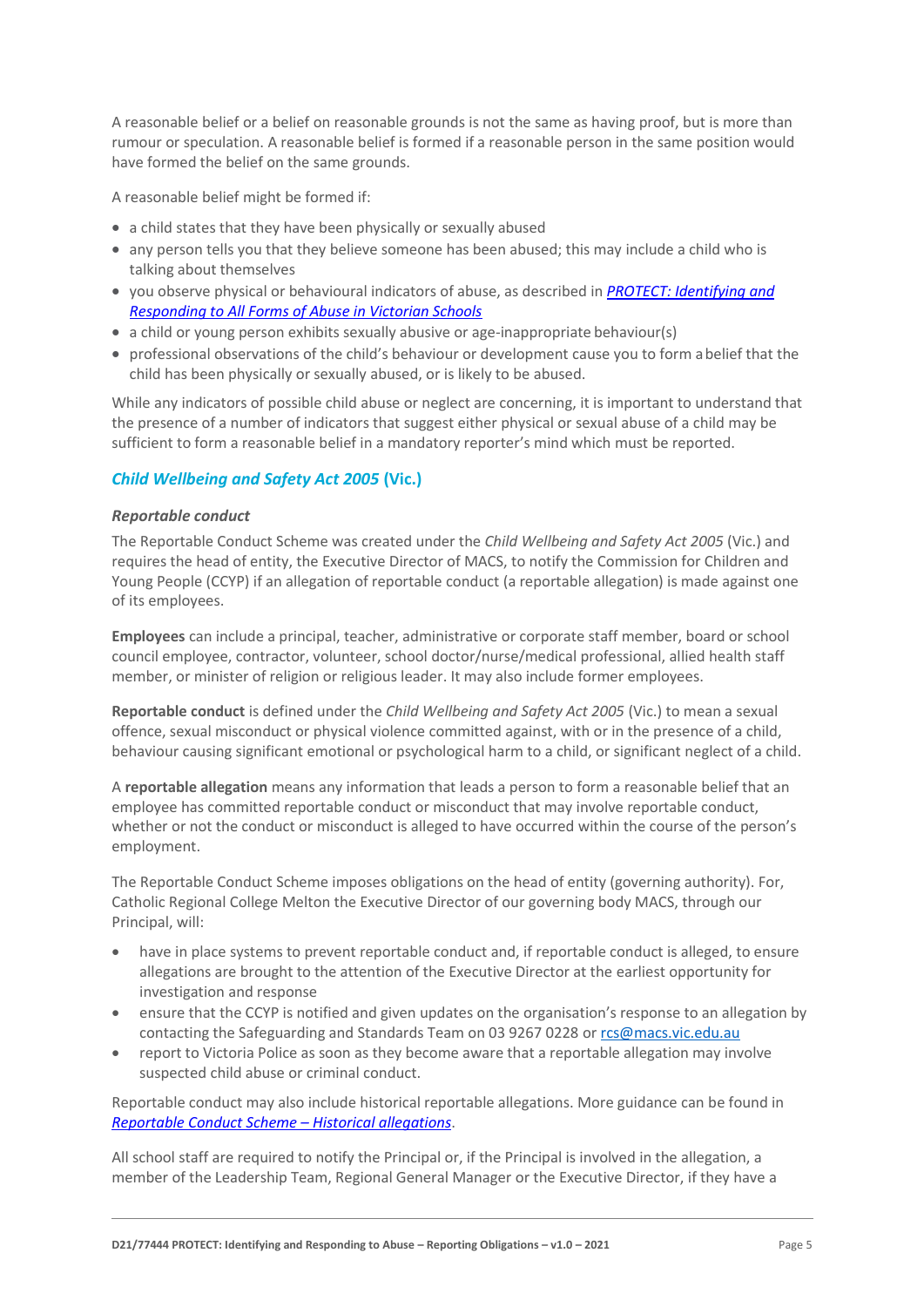reportable allegation. The Principal or a member of the Leadership Team or Regional General Manager (as applicable) must notify the MACS Safeguarding and Standards Team of the allegation of reportable conduct as soon as possible, which in turn will immediately notify the Executive Director.

The Reportable Conduct Scheme does not change mandatory reporting or other reporting obligations, including internal reporting and reporting criminal behaviour to Victoria Police. Reportable conduct reporting should be done in addition to these other reporting obligations.

All allegations of reportable conduct must be referred to the MACS Safeguarding and Standards Team as soon as a Principal or a member of the Leadership Team, or Regional General Manager (as applicable) becomes aware of it. For further support and advice regarding reporting conduct at Catholic Regional College Melton under the Reportable Conduct Scheme, contact the MACS Safeguarding and Standards Team on 03 9267 0228 o[r rcs@macs.vic.edu.au.](mailto:rcs@macs.vic.edu.au)

The *Child Wellbeing and Safety Act 2005* (Vic.) also enables a school, as a prescribed Information Sharing Entity (ISE) to share confidential information with other ISEs to promote child wellbeing or safety, where legislated requirements are met.

# *Crimes Act 1958* **(Vic.)**

In response to the *[Betrayal of Trust](http://www.parliament.vic.gov.au/file_uploads/Inquiry_into_Handling_of_Abuse_Volume_2_FINAL_web_y78t3Wpb.pdf)* report, three criminal offences were introduced under the *Crimes Act 1958* (Vic.):

- **[failure to disclose offence](http://www.justice.vic.gov.au/home/safer%2Bcommunities/protecting%2Bchildren%2Band%2Bfamilies/failure%2Bto%2Bdisclose%2Boffence)**, which requires adults to report to Victoria Police a reasonable belief that a sexual offence has been committed against a child by another adult
- **[failure to protect offence](http://www.justice.vic.gov.au/home/safer%2Bcommunities/protecting%2Bchildren%2Band%2Bfamilies/failure%2Bto%2Bprotect%2Boffence)**, which applies to people in positions of authority within organisations, who knew of a risk of child sexual abuse by someone in the organisation and failed to reduce or remove the risk
- **[grooming offence](http://www.justice.vic.gov.au/home/safer%2Bcommunities/protecting%2Bchildren%2Band%2Bfamilies/grooming%2Boffence)**, which targets communication with a child or their parents/guardians/carers with the intent of committing child sexual abuse.

#### <span id="page-5-0"></span>*Failure to disclose*

Any staff member at Catholic Regional College Melton who forms a reasonable belief that a sexual offence has been committed in Victoria by an adult against a child under 16 must disclose that information to Victoria Police.

Failure to disclose the information to Victoria Police is a criminal offence under section 327 of the *Crimes Act 1958* (Vic.) and applies to all adults (18 years and over) in Victoria, not just professionals who work with children.

The obligation is to disclose that information to Victoria Police as soon as it is practicable to do so, except in limited circumstances such as where the information has already been reported to DFFH Child Protection.

For further information about the failure to disclose offence, see the Department of Justice and Community Safety's 'Failure to [disclose offence](https://www.justice.vic.gov.au/safer-communities/protecting-children-and-families/failure-to-disclose-offence)' webpage and *[Betrayal of Trust: Fact Sheet](https://www.justice.vic.gov.au/sites/default/files/embridge_cache/emshare/original/public/2020/06/c5/7f42d28f3/betrayal_of_trust-organisational_duty_fact_sheet_2018%20.doc)*.

#### *Failure to protect*

Any staff member at Catholic Regional College Melton in a position of authority who has the power or responsibility to remove risk, and becomes aware that an adult associated with the school (such as an employee, contractor, volunteer, sport coach or visitor) poses a risk of sexual abuse to a child under 16 who is in the care or supervision of the school, must take all reasonable steps to reduce or remove that risk. At Catholic Regional College Melton, this will include the Principal and Leadership Team.

Failure to take reasonable steps to protect a child in the school from the risk of sexual abuse from an adult associated with the school is a criminal offence under section 49O(1) of the *Crimes Act 1958* (Vic.).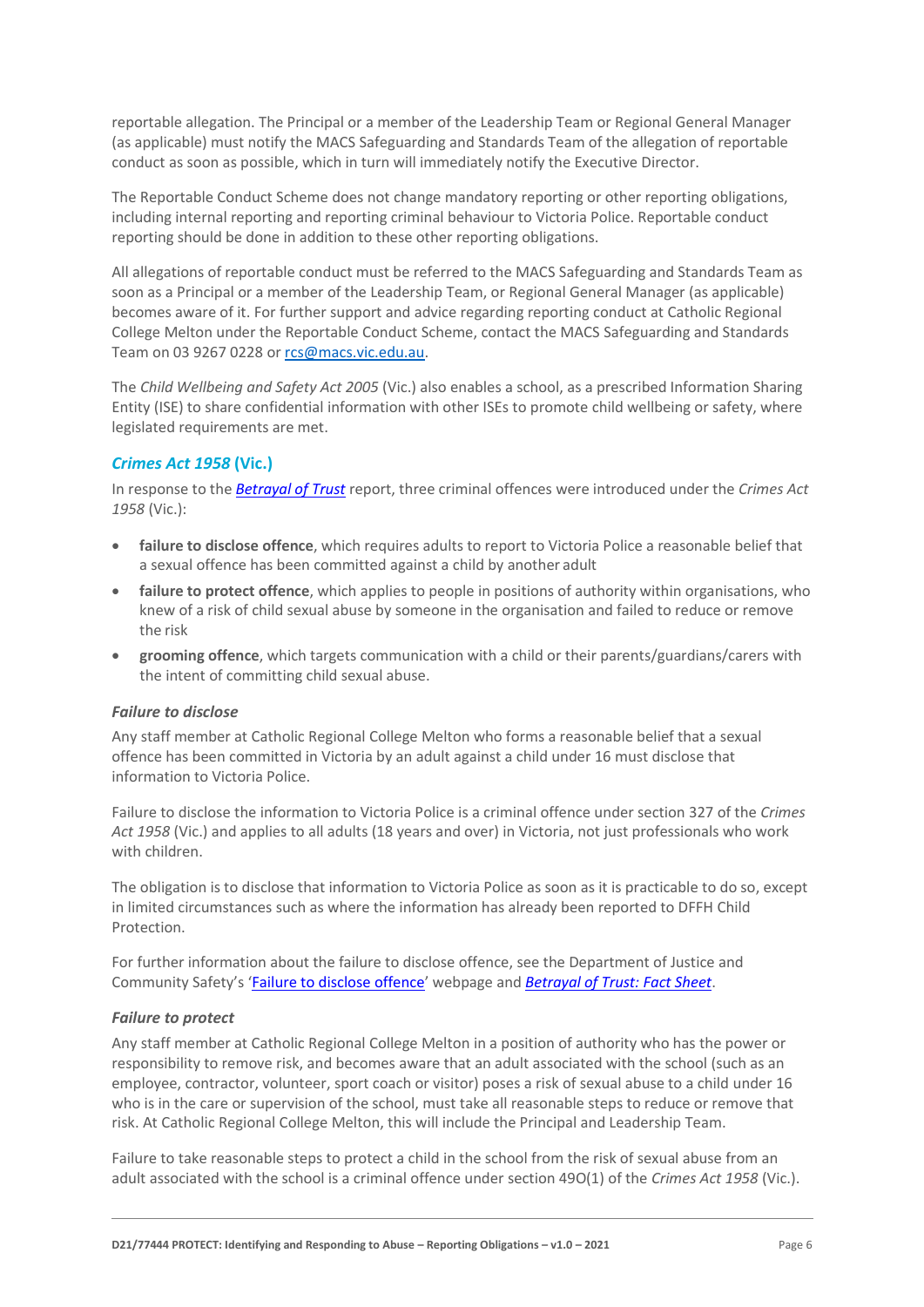For further information about the failure to protect offence, see the Department of Justice and Community Safety's '[Failure to protect](https://www.justice.vic.gov.au/safer-communities/protecting-children-and-families/failure-to-protect-a-new-criminal-offence-to)' webpage and *[Betrayal of Trust: Fact Sheet](https://www.justice.vic.gov.au/sites/default/files/embridge_cache/emshare/original/public/2020/06/e0/4460c5147/failure_to_protect_betrayal_of_trust_factsheet_2017.pdf)*.

#### *Grooming*

The offence of grooming prohibits predatory conduct designed to prepare or 'groom' a child for future sexual activity and is contained in section 49M(1) of the *Crimes Act 1958* (Vic.). The offence applies to communication with children under 16 years.

Grooming can be conducted in person or online, for example via interaction through social media, web forums and emails. The offence can be committed by any person aged 18 years or over. It does not apply to communication between people who are both under 18 years of age.

For further information about the grooming offence, see the Department of Justice and Community Safety's '[Grooming offence](https://www.justice.vic.gov.au/safer-communities/protecting-children-and-families/grooming-offence)' webpage and *[Betrayal of Trust: Factsheet](https://www.justice.vic.gov.au/sites/default/files/embridge_cache/emshare/original/public/2020/06/e6/ea73d4b66/grooming_betrayal_of_trust_factsheet_2017.pdf)*.

For more information about managing and responding to the risk of abuse, see the DET's 'Student Sexual [Offending and Problem Sexual Behaviour](https://www2.education.vic.gov.au/pal/student-sexual-behaviours/policy)' and '[Risk Management](https://www2.education.vic.gov.au/pal/risk-management-schools/policy) – Schools' webpages.

#### *Education and Training Reform Act 2006* **(Vic.) – child safety obligations**

From a child safety perspective, the key functions of the *Education and Training Reform Act 2006* (Vic.) are to:

- Require Catholic Regional College Melton to notify the Victorian Institute of Teaching (VIT) of action taken against a registered teacher or early childhood teacher in response to allegations of serious misconduct or if the school becomes aware that the teacher is currently charged with, or convicted or found guilty of, certain offences including sexual offences
- ensure compliance with the Victorian Child Safe Standards as a requirement of registration for all Victorian schools.

Catholic Regional College Melton and our governing body must ensure that the care, safety and welfare of all students attending the school are in accordance with all applicable Victorian and Commonwealth laws, and that all staff employed at the school are advised of their obligations to child safety.

### *Wrongs Act 1958* **(Vic.) and duty of care**

#### *Organisational duty of care*

The *Wrongs Act 1958* (Vic.) creates an organisational liability for child abuse for organisations that exercise care, supervision or authority over children. This is colloquially referred to as an 'organisational duty of care'.

We and our governing body owe a duty to take reasonable precautions to prevent the abuse (sexual or physical) of a child (under 18) by an individual associated with the school while the child is under the care, supervision or authority of the school.

Individuals associated with the school can include employees, volunteers, office holders, contractors, ministers of religion and religious leaders.

Reasonable precautions that a school could take are not defined in the *Wrongs Act 1958* (Vic.) but, as examples, the following measures are what courts have previously considered to be reasonable precautions in the context of organisational child abuse:

- conducting employment screening and reference checking
- providing supervision and training
- implementing systems to provide early warning of possible offences
- performing random and unannounced inspections to deter misconduct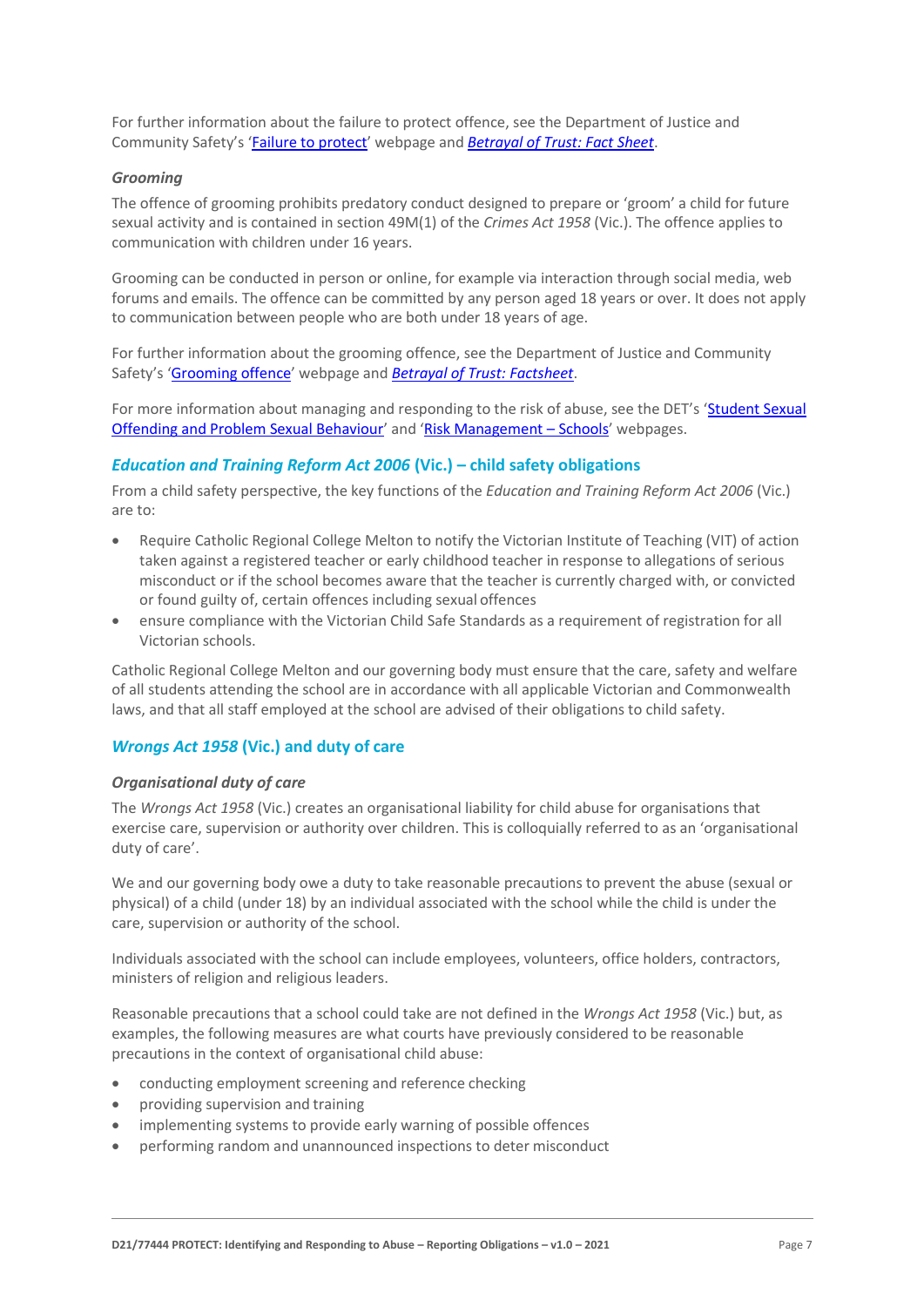• encouraging children and adults to notify authorities or parents about any signs of aberrant or unusual behaviour.

#### *School staff duty of care*

School staff have a duty to take reasonable steps to protect children and young people under their care and supervision from harm that is reasonably foreseeable (this duty applies to all school staff). The question of what constitutes reasonable steps will depend on the individual circumstances of each case.

A staff member may breach their duty of care towards a student if they fail to act in the way a reasonable or diligent professional would have acted in the same situation.

For more information on the scope of staff duty of care obligations and examples of reasonable steps they can take in relation to suspected child abuse, refer to the protocol *[PROTECT: Identifying and](http://www.education.vic.gov.au/Documents/about/programs/health/protect/ChildSafeStandard5_SchoolsGuide.pdf)  [Responding to All Forms of Abuse in Victorian Schools.](http://www.education.vic.gov.au/Documents/about/programs/health/protect/ChildSafeStandard5_SchoolsGuide.pdf)*

#### **Victorian Charter of Human Rights and Responsibilities**

While Victorian Catholic schools are not bound by the *Charter of Human Rights and Responsibilities Act 2006* (Vic.), the following principle should be noted:

School staff are required to respond to suspected child abuse with proper consideration for human rights and, when making decisions and taking actions in response to suspected child abuse, to act compatibly with human rights. This means that school staff should take into account the right to protection without discrimination, the right to protection from torture and cruel, inhuman or degrading treatment, and the right to privacy when responding to suspected child abuse.

# Required actions under this Policy

We and our governing body have a moral, legal and mission-driven responsibility to create nurturing school environments where children and young people are respected and their voices heard, and where they are safe and feel safe.

Our governing body and every person involved in Catholic Regional College Melton has a responsibility to understand the important and specific role they have individually and collectively to ensure that the wellbeing and safety of all children and young people are at the forefront of all they do and every decision they make.

**It is our governing body's policy that all schools display the** *[Four Critical Actions for Schools: Responding](http://www.education.vic.gov.au/Documents/about/programs/health/protect/FourCriticalActions_ChildAbuse.pdf)  [to Incidents, Disclosures and Suspicions of Child Abuse](http://www.education.vic.gov.au/Documents/about/programs/health/protect/FourCriticalActions_ChildAbuse.pdf)* **diagram in staffrooms and other strategic areas of the school to ensure all school staff are aware of the actions to take as soon as they witness a child protection incident, receive a disclosure or form a reasonable suspicion or belief that a child has been, or is at risk of being, abused.**

#### **Staff awareness and training**

All teachers, mandatory reporters and all other staff at Catholic Regional College Melton will be made aware of and receive training in relation to their mandatory reporting obligations.

## **Responding to and reporting child protection concerns**

The approach to responding to and reporting child protection concerns in the joint protocol incorporates *Four Critical Actions for [Schools: Responding to Incidents, Disclosures and Suspicions of Child Abuse](http://www.education.vic.gov.au/Documents/about/programs/health/protect/FourCriticalActions_ChildAbuse.pdf)*

At Catholic Regional College Melton, a staff member must act, and follow the Four Critical Actions, as soon as they become aware of a child protection incident – that is, when a child is experiencing, or is at risk of experiencing, abuse.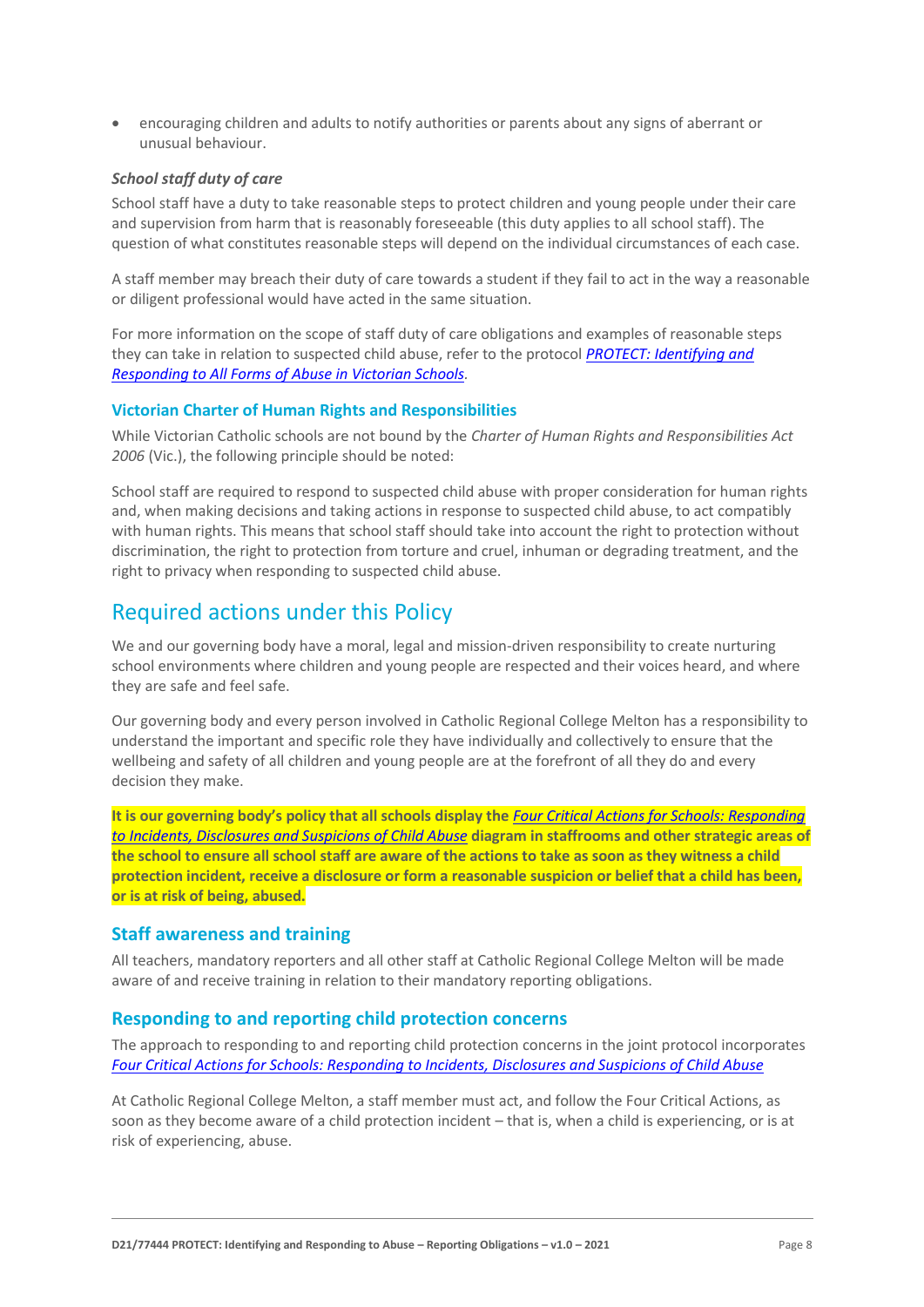#### **Becoming aware of a child protection incident**

There are four main ways in which a school staff member may become aware that a child is experiencing, or is at risk of experiencing, abuse:

#### **1. Witnessing an incident**

If you witness an incident where you believe a child has been subjected to, or may be at risk of, abuse, including exposure to family violence, you must first take immediate action to protect the safety of the child or children involved and then refer to *[Four Critical Actions for Schools: Responding](http://www.education.vic.gov.au/Documents/about/programs/health/protect/FourCriticalActions_ChildAbuse.pdf)  [to Incidents, Disclosures and Suspicions of Child Abuse](http://www.education.vic.gov.au/Documents/about/programs/health/protect/FourCriticalActions_ChildAbuse.pdf)*.

#### **2. Forming a suspicion or reasonable belief**

All suspicions that a child has been, is being or is at risk of being abused must be taken seriously, including suspicions that the abuse is taking or may take place outside school grounds or areas. If your suspicion develops into a reasonable belief, you must act and refer to *[Four Critical Actions for](http://www.education.vic.gov.au/Documents/about/programs/health/protect/FourCriticalActions_ChildAbuse.pdf)  [Schools: Responding to Incidents, Disclosures and Suspicions of Child Abuse](http://www.education.vic.gov.au/Documents/about/programs/health/protect/FourCriticalActions_ChildAbuse.pdf)*.

#### **3. Receiving a disclosure about or from a current student**

All disclosures must be treated seriously. You should immediately refer to *[Four Critical Actions for](http://www.education.vic.gov.au/Documents/about/programs/health/protect/FourCriticalActions_ChildAbuse.pdf)  [Schools: Responding to Incidents, Disclosures and Suspicions of Child Abuse](http://www.education.vic.gov.au/Documents/about/programs/health/protect/FourCriticalActions_ChildAbuse.pdf)*[.](http://www.education.vic.gov.au/Documents/about/programs/health/protect/FourCriticalActions_ChildAbuse.pdf)

#### **4. Receiving a disclosure about or from a formerstudent**

If you receive a disclosure from a former student about historical abuse, you must act. If the former student is currently of school age and attending a Victorian school, you must immediately refer to *[Four Critical Actions for Schools: Responding to Incidents, Disclosures and Suspicions of Child Abuse](http://www.education.vic.gov.au/Documents/about/programs/health/protect/FourCriticalActions_ChildAbuse.pdf)*[.](http://www.education.vic.gov.au/Documents/about/programs/health/protect/FourCriticalActions_ChildAbuse.pdf)

If the former student is no longer of school age or attending a Victorian school, you must still report the disclosure to DFFH [Child Protection](https://www.education.vic.gov.au/about/contact/Pages/reportingabuse.aspx)[.](http://www.education.vic.gov.au/about/contact/Pages/reportingabuse.aspx?Redirect=1)

#### *Notes and records*

Catholic Regional College Melton staff members are to keep clear and comprehensive notes relating to incidents, disclosures and allegations of child abuse using *[PROTECT: Responding to Suspected Child Abuse:](http://www.education.vic.gov.au/Documents/about/programs/health/protect/PROTECT_Responding_TemplateSchools.pdf)  [A Template for all Victorian Schools](http://www.education.vic.gov.au/Documents/about/programs/health/protect/PROTECT_Responding_TemplateSchools.pdf)*.

Even if a Catholic Regional College Melton staff member decides not to make a report, they must still accurately document their notes relating to the incident, disclosure or allegation of child abuse using *[PROTECT: Responding to Suspected Child Abuse: A Template for all Victorian Schools](http://www.education.vic.gov.au/Documents/about/programs/health/protect/PROTECT_Responding_TemplateSchools.pdf)*.

Notes and records must be kept securely on school grounds and must not be destroyed as they may be needed at a later time.

#### *Disclosures*

It is the role of Catholic Regional College Melton staff members to reassure and support a child or young person who makes a disclosure of abuse. However, school staff members should never promise to keep any disclosures confidential, as all disclosures of abuse must be reported.

The role of Catholic Regional College Melton staff remains the same if disclosures are made by a parent/guardian/carer or a sibling, or if disclosures involve family violence.

For strategies on how to manage a disclosure, refer to *[PROTECT: Identifying and Responding to All Forms](http://www.education.vic.gov.au/Documents/about/programs/health/protect/ChildSafeStandard5_SchoolsGuide.pdf)  [of Abuse in Victorian Schools.](http://www.education.vic.gov.au/Documents/about/programs/health/protect/ChildSafeStandard5_SchoolsGuide.pdf)*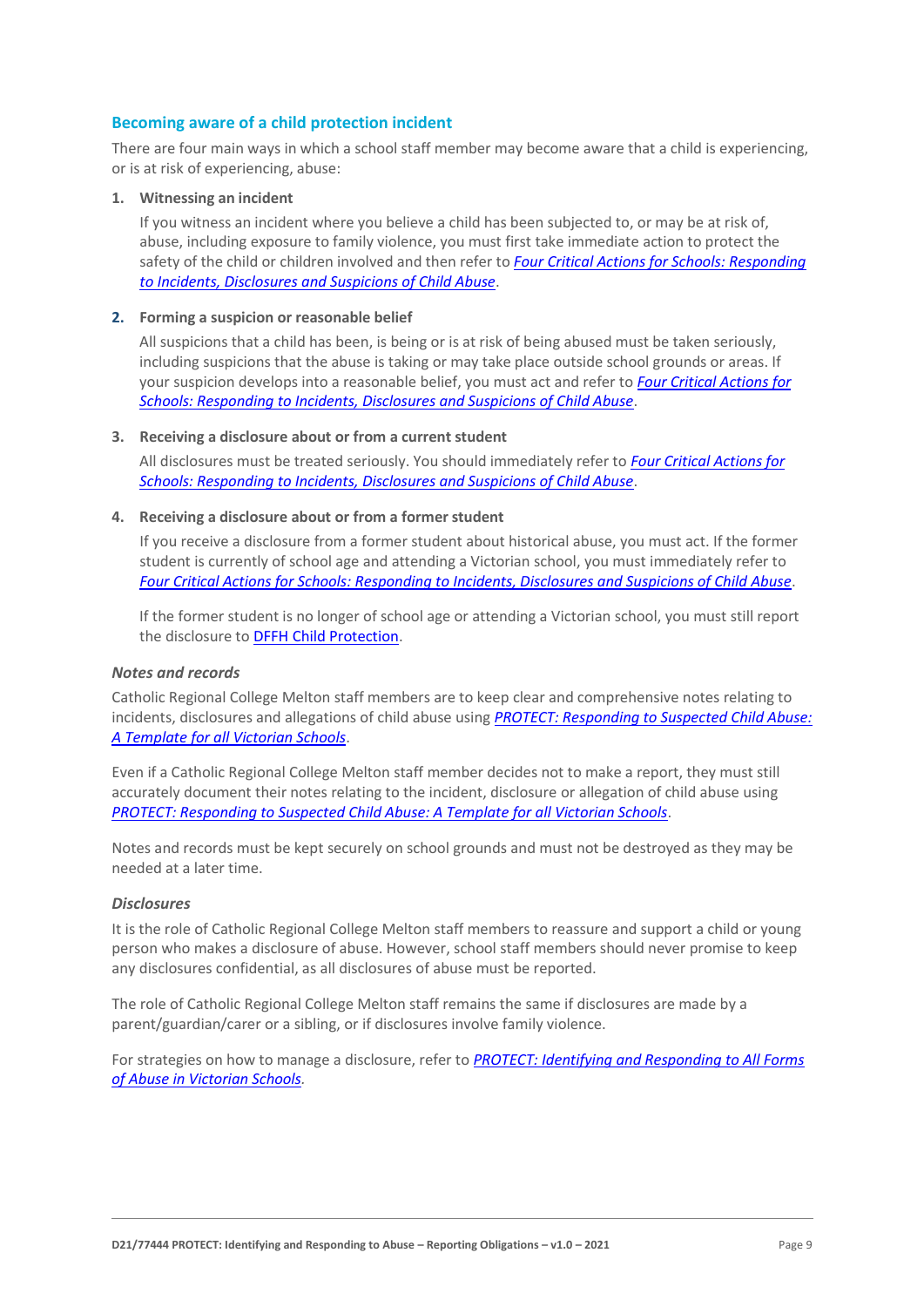# **The Four Critical Actions**

There are Four Critical Actions which must be taken when responding to and reporting a child protection incident, disclosure or suspicion:

- 1. Responding to an Emergency
- 2. Reporting to Authorities
- 3. Contacting Parents/Carers
- 4. Providing Ongoing Support.

#### *Critical Action 1: Responding to an Emergency*

This first step is only applicable if a child has just been abused or is at risk of immediate harm. If this is not the case, go straight to Critical Action 2: Reporting to Authorities.

If the child has just been abused or is at risk of immediate harm, you must take reasonable steps to protect the child, including:

- separating the alleged victim and others involved, ensuring that if the parties involved are all present at the school, they are supervised separately by a school staffmember
- arranging and providing urgent medical assistance where necessary, including administering first aid or calling 000 for an ambulance
- calling 000 for urgent police assistance if the person who is alleged to have engaged in the abuse poses an immediate risk to the health and safety of any person.

If the child protection incident has occurred at Catholic Regional College Melton, staff should also ensure that reasonable steps are taken to preserve the environment, the clothing and other items, and to prevent any potential witnesses (including school staff members, volunteers and contractors) from discussing the incident until Victoria Police or relevant authorities arrive on the premises.

## *Critical Action 2: Reporting to Authorities*

All forms and instances of suspected or alleged child abuse must be reported to the appropriate authority.

Once immediate health and safety concerns have been addressed, the Catholic Regional College Melton staff member must take steps to report the incident, suspicion or disclosure of child abuse as soon as practicable. Failure to report physical and sexual child abuse may amount to a criminal offence.

There are different reporting procedures depending on:

- whether the source of the suspected or alleged abuse comes from within the school or within the family or community of the child
- the type of abuse.

In all cases, Catholic Regional College Melton staff members must report internally to the Principal or, if the Principal is involved in the allegation, the Leadership Team.

Additionally:

- where the source of the abuse comes from within Catholic Regional College Melton, that is, the suspected or alleged abuse involves a school staff member, volunteer, allied health professional, officer/office holder, contractor or visitor at Catholic Regional College Melton, it must be reported to Victoria Police
- where the suspicion, belief or disclosure relates to sexual abuse or grooming, it must be reported to Victoria Police
- where the source of the abuse comes from within the family or community and is not sexual abuse or grooming, it must be reported to DFFH Child Protection.

The DFFH and DET have deliberately set a low threshold for the formation of a 'reasonable belief'. For more information, refer to the [Reasonable belief](#page-3-0) section of this Policy.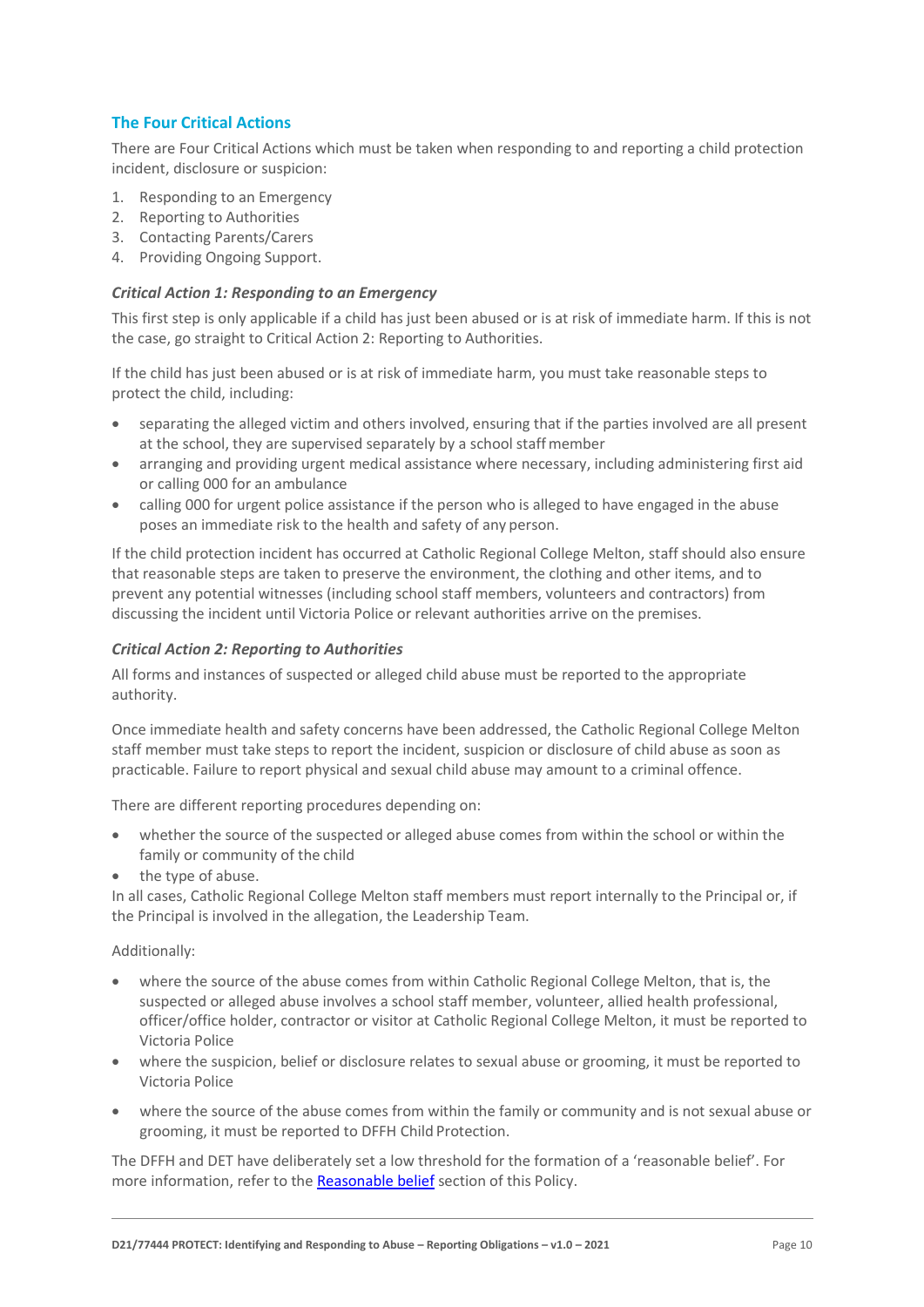### *[Four Critical Actions for Schools: Responding to Incidents, Disclosures and Suspicions of Child Abuse](http://www.education.vic.gov.au/Documents/about/programs/health/protect/FourCriticalActions_ChildAbuse.pdf)*

requires all school staff to report all incidents, suspicions and disclosures of abuse as soon as possible to the relevant authorities.

# *How to make a mandatory report*

The table below describes the information to include when making a **mandatory report** about child abuse or child protection concerns. If a child is at immediate risk of harm, contact Victoria Police immediately.

| <b>Making a Mandatory Report</b> |                                                                                                                                                                                                                                                                                                                             |  |
|----------------------------------|-----------------------------------------------------------------------------------------------------------------------------------------------------------------------------------------------------------------------------------------------------------------------------------------------------------------------------|--|
| <b>Step</b>                      | <b>Description</b>                                                                                                                                                                                                                                                                                                          |  |
| 1. Keep notes                    | Keep comprehensive notes that are dated and include the following information:                                                                                                                                                                                                                                              |  |
|                                  | a description of the concerns (e.g. physical injuries, student behaviour)<br>$\bullet$<br>the source of those concerns (e.g. observation, report from child or another<br>$\bullet$<br>person)                                                                                                                              |  |
|                                  | the actions taken as a result of the concerns (e.g. consultation with the principal,<br>$\bullet$<br>report to DFFH Child Protection).                                                                                                                                                                                      |  |
|                                  | Catholic Regional College Melton staff can use the template provided in PROTECT:<br>Responding to Suspected Child Abuse: A Template for all Victorian Schools to record<br>their notes.                                                                                                                                     |  |
| 2. Discuss<br>concerns           | Due to the complexity of child abuse incidents, disclosures and suspicions, it is<br>recommended that concerns and observations regarding suspected physical or sexual<br>abuse of a child are discussed with the Principal or a member of the Leadership Team<br>and/or via the MACS Regional General Manager.             |  |
|                                  | This is not a legal requirement; however, it will help to ensure support is provided to<br>all involved in matters of this nature. The confidentiality of these discussions must be<br>maintained.                                                                                                                          |  |
|                                  | You should then make your own assessment about whether you are required to make<br>a report about the child or young person and to whom the report should be made.                                                                                                                                                          |  |
|                                  | It is important to remember that the duty to report abuse or suspicions of abuse<br>exists even if the Principal, member of the Leadership Team or a representative of<br>MACS advises you not to proceed with reporting suspected abuse.                                                                                   |  |
| 3. Gather and<br>document        | Gather the relevant information necessary to make the report. This should include<br>the following:                                                                                                                                                                                                                         |  |
| information                      | full name, date of birth and residential address of the child or young person<br>$\bullet$<br>details of the concerns and the reasons for those concerns<br>$\bullet$<br>your involvement with the child or young person<br>details of any other agencies which may be involved with the child or young<br>$\bullet$        |  |
|                                  | person.                                                                                                                                                                                                                                                                                                                     |  |
|                                  | This information should be collected and documented using <b>PROTECT: Responding to</b><br>Suspected Child Abuse: A Template for all Victorian Schools. The template is to be<br>used to record as much information as possible to provide when you make your<br>report to either Victoria Police or DFFH Child Protection. |  |
|                                  |                                                                                                                                                                                                                                                                                                                             |  |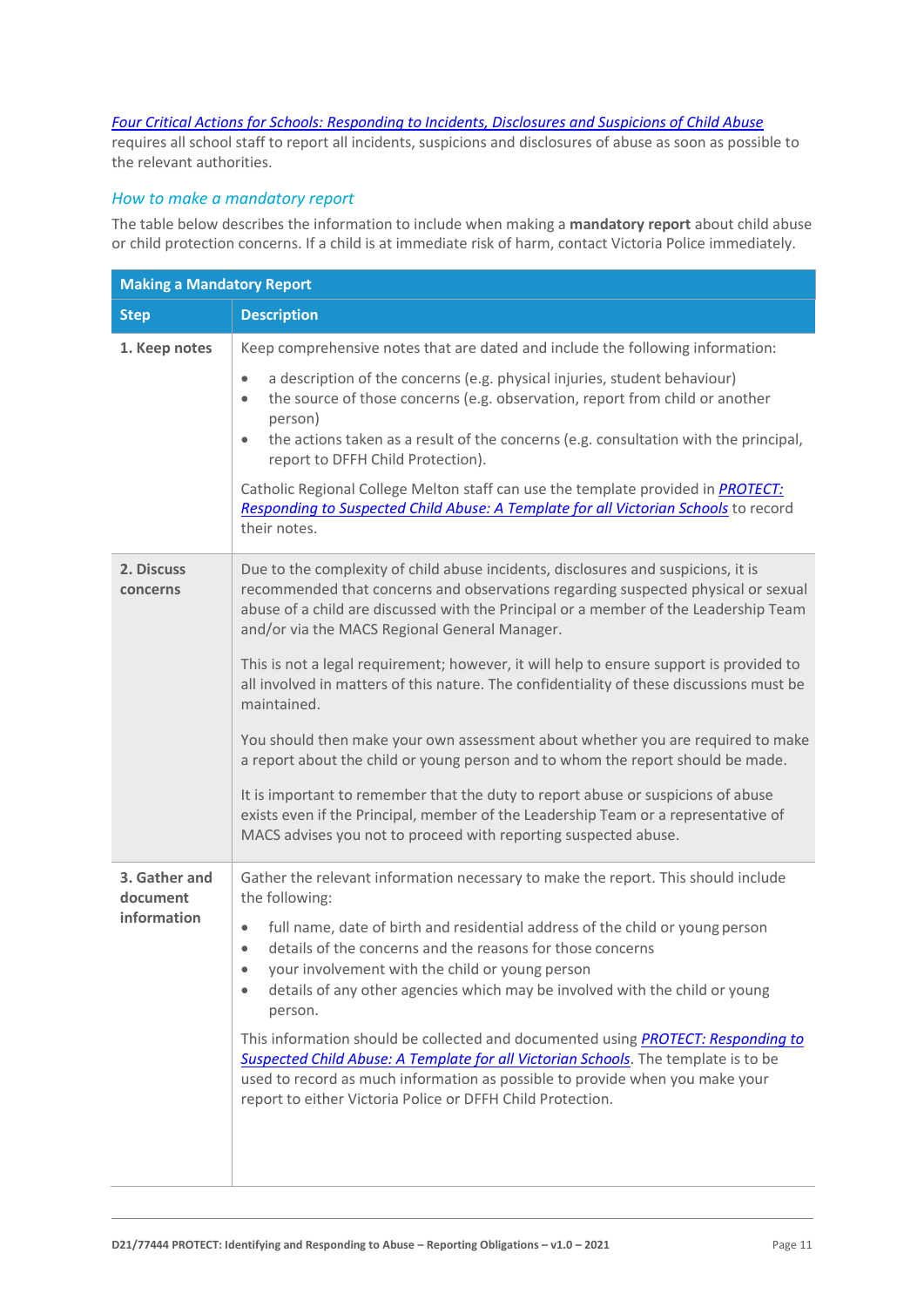| <b>Making a Mandatory Report</b> |                                                                                                                                                                                                                                                                                                                                                                                                                                                                                                                                                                                                                                                                                                                                                                                                                                                                                                                                                                                                                                                                   |  |
|----------------------------------|-------------------------------------------------------------------------------------------------------------------------------------------------------------------------------------------------------------------------------------------------------------------------------------------------------------------------------------------------------------------------------------------------------------------------------------------------------------------------------------------------------------------------------------------------------------------------------------------------------------------------------------------------------------------------------------------------------------------------------------------------------------------------------------------------------------------------------------------------------------------------------------------------------------------------------------------------------------------------------------------------------------------------------------------------------------------|--|
| <b>Step</b>                      | <b>Description</b>                                                                                                                                                                                                                                                                                                                                                                                                                                                                                                                                                                                                                                                                                                                                                                                                                                                                                                                                                                                                                                                |  |
|                                  | It is critical that completing the template does not impact on reporting times - if a<br>child is in immediate danger, Catholic Regional College Melton staff need to report<br>the matter to Victoria Police immediately.                                                                                                                                                                                                                                                                                                                                                                                                                                                                                                                                                                                                                                                                                                                                                                                                                                        |  |
| 4. Make the<br>report            | To report concerns which are life-threatening, phone 000 or the local police station.<br>Where the source of the abuse comes from within Catholic Regional College Melton,<br>that is, the suspected or alleged abuse involves a Catholic Regional College Melton<br>staff member, volunteer, allied health practitioner, officer/office holder, contractor or<br>visitor at the school:<br>contact Victoria Police, which will contact DFFH Child Protection when<br>$\bullet$<br>appropriate<br>report internally to:<br>$\bullet$<br>the Principal, or the Leadership Team if the Principal is involved in the<br>allegation<br><b>MACS Regional General Manager</b><br>Where the source of the suspected or alleged abuse comes from within the child's<br>family or community, you must:<br>report sexual abuse and grooming to Victoria Police<br>$\bullet$<br>report the matter to <b>DFFH Child Protection</b> if you consider the child to be in need<br>$\bullet$<br>of protection due to child abuse, or that they have been, are being or are at risk |  |
|                                  | of being harmed due to any form of abuse, including family violence. If after<br>hours, call the Child Protection Emergency Service on 13 12 78<br>report internally to:<br>$\bullet$<br>the Principal, or a member of the Leadership Team if the Principal is<br>unavailable<br><b>MACS Regional General Manager</b>                                                                                                                                                                                                                                                                                                                                                                                                                                                                                                                                                                                                                                                                                                                                             |  |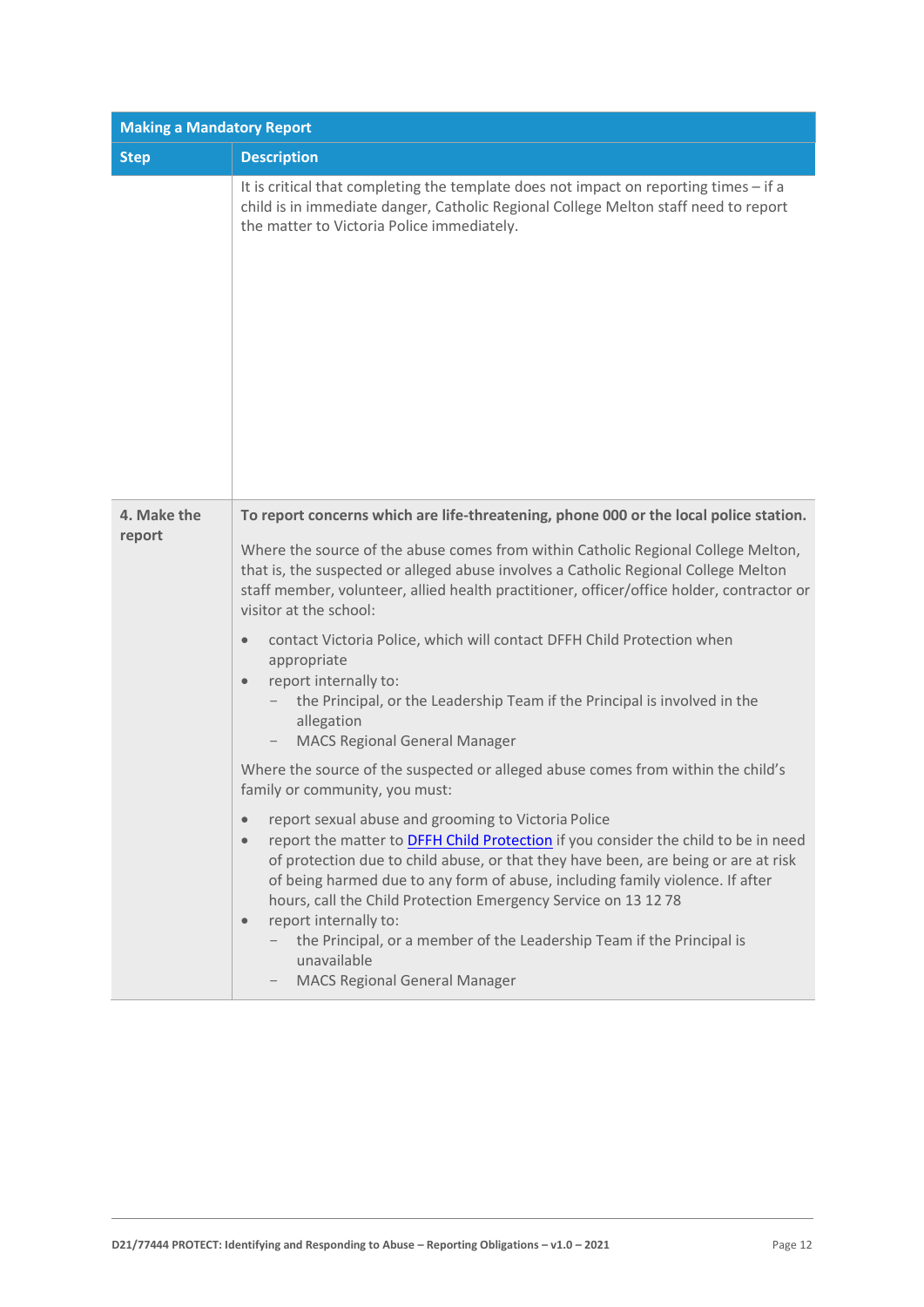| <b>Making a Mandatory Report</b>                   |                                                                                                                                                                                                                                                                                                                                                                                                                                                                                                                                                                                                                                                                                                                     |  |
|----------------------------------------------------|---------------------------------------------------------------------------------------------------------------------------------------------------------------------------------------------------------------------------------------------------------------------------------------------------------------------------------------------------------------------------------------------------------------------------------------------------------------------------------------------------------------------------------------------------------------------------------------------------------------------------------------------------------------------------------------------------------------------|--|
| <b>Step</b>                                        | <b>Description</b>                                                                                                                                                                                                                                                                                                                                                                                                                                                                                                                                                                                                                                                                                                  |  |
| 5. Document<br>written records<br>of report        | Make a written record of the report, including the following information:<br>the date and time of the report, and a summary of what was reported<br>$\bullet$<br>the name and position of the person who made the report, and the person who<br>$\bullet$<br>received the report.<br>The information initially recorded in PROTECT: Responding to Suspected Child Abuse:<br>A Template for all Victorian Schools and any additional information provided to either<br>Victoria Police or DFFH Child Protection are to be stored securely and maintained<br>indefinitely by Catholic Regional College Melton to ensure that records are accessible<br>upon request by external authorities investigating the matter. |  |
| 6. Additional<br>steps for<br>overseas<br>students | Where a child protection incident, disclosure or suspicion involves an international<br>student at the school and the school has issued a Confirmation of Appropriate<br>Accommodation and Welfare (CAAW) letter for that student (thereby assuming<br>responsibility for the child's accommodation, support and general welfare), the<br>school will also need to contact the Victorian Registration and Qualifications<br>Authority (VRQA).                                                                                                                                                                                                                                                                       |  |

## *Reporting that is non-mandatory*

Catholic Regional College Melton staff members, volunteers, contractors and other service providers who are not mandatory reporters nevertheless have professional and moral (and sometimes legal) obligations to report a child protection incident, disclosure or suspicion. Please refer to Catholic Regional College Melton protocols in relation to reporting a child protection incident, disclosure or suspicion that is not the subject of a mandatory reporting obligation.

### *How to report allegations of reportable conduct*

The table below describes the information to include when making an allegation of reportable conduct about an employee (persons engaged by the entity such as volunteers, contractors, office holders, board members, board committee members, school advisory council members and officers of a religious body) at the school. The Reportable Conduct Scheme is in addition to a Catholic Regional College Melton staff member's mandatory reporting or criminal reporting obligations. Reference should also be made to the Reportable Conduct Policy if an allegation of reportable conduct is made.

Any allegations of criminal conduct, including physical violence, significant emotional or psychological abuse, sexual offences and significant neglect must be reported to Victoria Police as the priority. However, school staff members may find they also need to make an allegation of reportable conduct for the same incident.

For further support and advice regarding reporting conduct in Catholic Regional College Melton under the Reportable Conduct Scheme, contact the MACS Safeguarding and Standards Team on 03 9267 0228 or [rcs@macs.vic.edu.au.](mailto:rcs@macs.vic.edu.au.)

| Making an Allegation of Reportable Conduct |                    |
|--------------------------------------------|--------------------|
| <b>Step</b>                                | <b>Description</b> |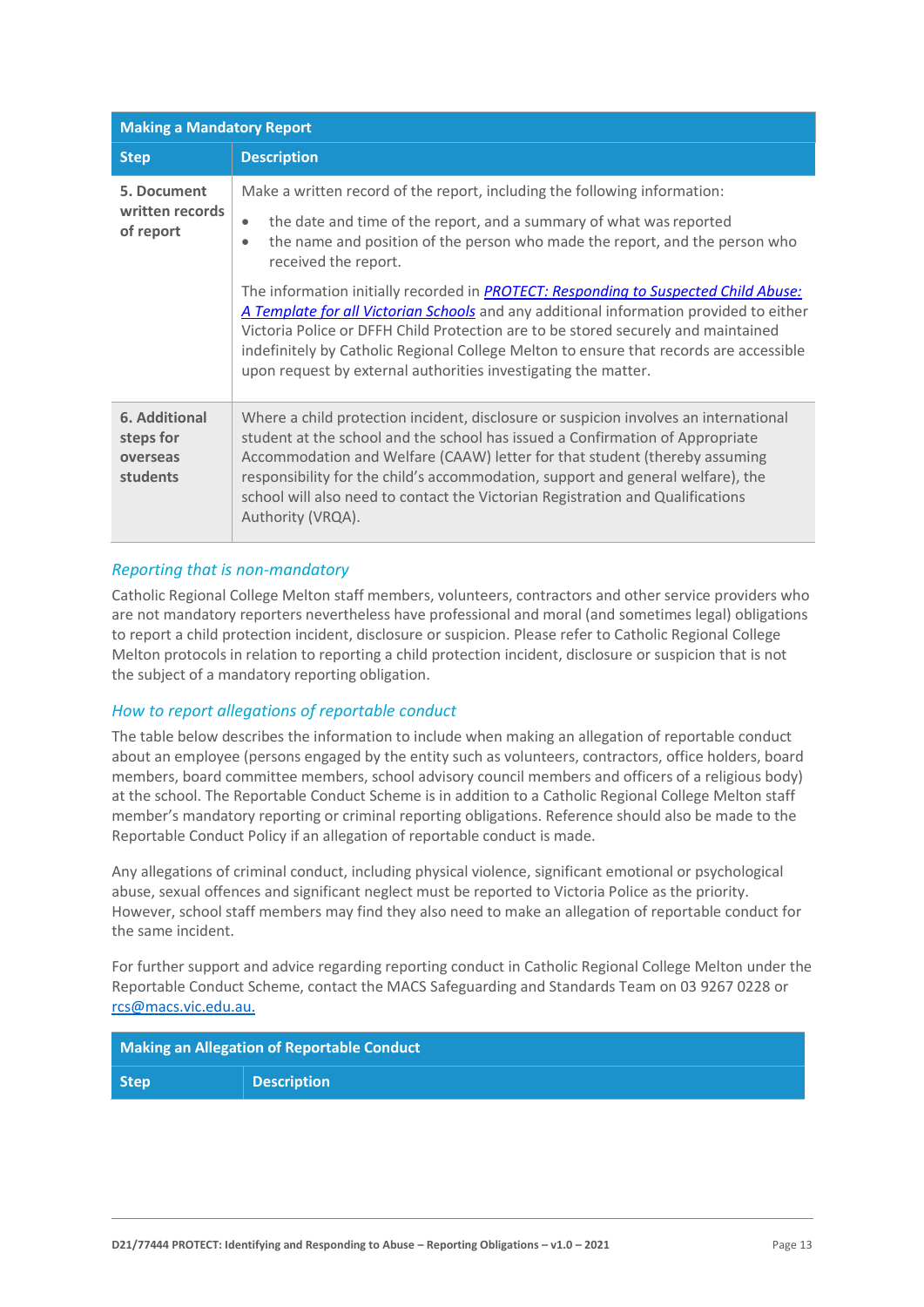| 1. Keep notes         | Keep comprehensive notes that are dated and include the following information:<br>a description of the concerns (e.g. physical injuries, student behaviour)<br>$\bullet$<br>the source of those concerns (e.g. observation, report from child or another<br>$\bullet$<br>person)<br>any actions taken as a result of the concerns (e.g. consultation with the<br>$\bullet$<br>Principal, report to DFFH Child Protection).                                                                                                                                                                                                                          |
|-----------------------|-----------------------------------------------------------------------------------------------------------------------------------------------------------------------------------------------------------------------------------------------------------------------------------------------------------------------------------------------------------------------------------------------------------------------------------------------------------------------------------------------------------------------------------------------------------------------------------------------------------------------------------------------------|
| 2. Make the<br>report | As soon as a person forms a reasonable belief that an employee (persons engaged<br>by the entity such as volunteers, contractors, office holders, board members,<br>board committee members, school advisory council members and officers of a<br>religious body) at the school has engaged in reportable conduct or misconduct<br>that may involve reportable conduct, you must report this allegation to the<br>school's Principal or, if the Principal is involved in the allegation, the Leadership<br>Team or the Regional General Manager who will notify the MACS Safeguarding<br>and Standards Team on 03 9267 0228 or rcs@macs.vic.edu.au. |

# *What should the principal of Catholic Regional College Melton do about a reportable allegation?*

Below are the steps that the principal of Catholic Regional College Melton must take if there is a potential reportable allegation. These steps are in general order of priority, but the guidance may change depending on the circumstances. In all cases, reportable allegations must be referred to the MACS Safeguarding and Standards Team as soon as practicable on 03 9267 0228 [orcs@macs.vic.edu.au.](mailto:rcs@macs.vic.edu.au)

Reference should also be made to the Reportable Conduct Policy to ensure that all obligations are complied with in relation to reporting an allegation of reportable conduct.

|           | What if a student or another child informs you<br>of a reportable allegation?                                                                                                                       | What if a staff member or another adult informs<br>you of a reportable allegation?                                                                                               |  |
|-----------|-----------------------------------------------------------------------------------------------------------------------------------------------------------------------------------------------------|----------------------------------------------------------------------------------------------------------------------------------------------------------------------------------|--|
| 1.        | The first step should always be to ensure the student/child is safe. If you believe a child faces<br>immediate danger or risk of harm, contact Victoria Police on 000.                              |                                                                                                                                                                                  |  |
| 2.        | When speaking with a child or young person,<br>it is important to remember that if they have<br>decided to speak to you, then there is a good<br>chance they trust you.                             | Thank the individual for bringing the<br>2.<br>allegation to your attention. Offer them<br>support and assistance as necessary. If they<br>are a staff member, refer them to the |  |
| $\bullet$ | Give the child or young person your full<br>attention.                                                                                                                                              | Employee Assistance Program (EAP), where<br>available.                                                                                                                           |  |
| $\bullet$ | Listen calmly and empathically.                                                                                                                                                                     |                                                                                                                                                                                  |  |
| $\bullet$ | Reassure the child or young person that it is<br>right to tell.                                                                                                                                     |                                                                                                                                                                                  |  |
|           | Accept the child or young person will disclose<br>only what they are comfortable disclosing<br>and recognise the bravery/strength of the<br>child for talking about something that is<br>difficult. |                                                                                                                                                                                  |  |
|           | Let the child or young person take their time.                                                                                                                                                      |                                                                                                                                                                                  |  |
|           | Let the child or young person use their own<br>words.                                                                                                                                               |                                                                                                                                                                                  |  |
|           | Don't make promises you cannot keep.                                                                                                                                                                |                                                                                                                                                                                  |  |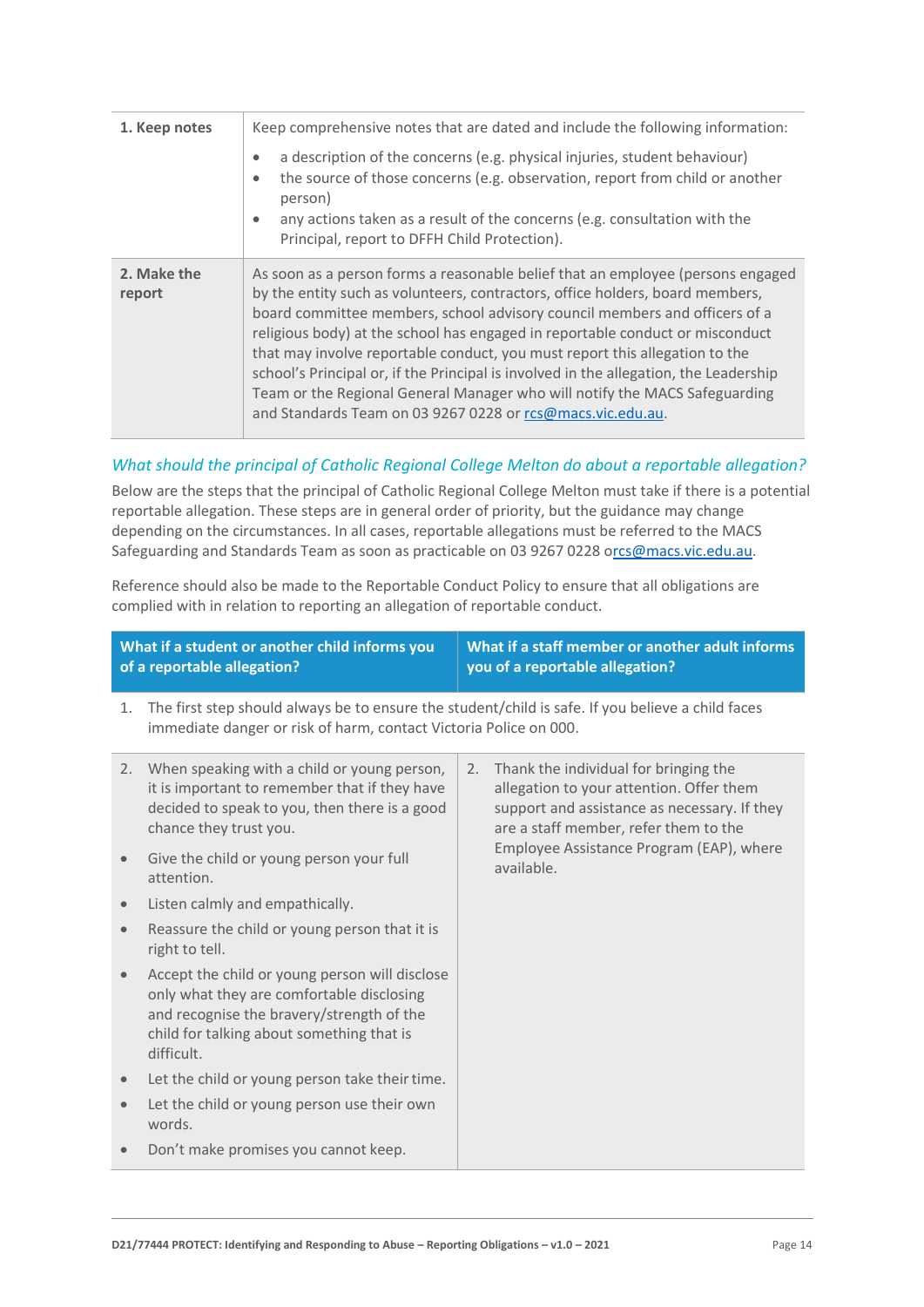| What if a student or another child informs you              | What if a staff member or another adult informs                                                                                                                             |  |
|-------------------------------------------------------------|-----------------------------------------------------------------------------------------------------------------------------------------------------------------------------|--|
| of a reportable allegation?                                 | you of a reportable allegation?                                                                                                                                             |  |
| Tell the child or young person what you plan<br>to do next. | 3. Explain to the person making the report that<br>the school will manage the concern<br>confidentially and, to protect all parties, they<br>should not discuss the matter. |  |

- 4. Take a moment to make a record of the allegations. If appropriate, use *[PROTECT: Responding to](http://www.education.vic.gov.au/Documents/about/programs/health/protect/PROTECT_Responding_TemplateSchools.pdf)  [Suspected Child Abuse: A Template for all Victorian Schools](http://www.education.vic.gov.au/Documents/about/programs/health/protect/PROTECT_Responding_TemplateSchools.pdf)*. You may also make a note in your diary. If a staff member, parent/guardian/carer or other adult was present, ask them to make a record as well.
- 5. Consider whether you need to refer the matter to Victoria Police or DFFH Child Protection. If necessary, report the matter in accordance with the actions documented in *[PROTECT: Identifying](http://www.education.vic.gov.au/Documents/about/programs/health/protect/ChildSafeStandard5_SchoolsGuide.pdf)  [and Responding to All Forms of Abuse in Victorian Schools](http://www.education.vic.gov.au/Documents/about/programs/health/protect/ChildSafeStandard5_SchoolsGuide.pdf)* and *[Four Critical Actions for Schools:](http://www.education.vic.gov.au/Documents/about/programs/health/protect/FourCriticalActions_ChildAbuse.pdf)  [Responding to Incidents, Disclosures and Suspicions of Child Abuse](http://www.education.vic.gov.au/Documents/about/programs/health/protect/FourCriticalActions_ChildAbuse.pdf)*, using *[PROTECT: Responding to](http://www.education.vic.gov.au/Documents/about/programs/health/protect/PROTECT_Responding_TemplateSchools.pdf)  [Suspected Child Abuse: A Template for all Victorian Schools](http://www.education.vic.gov.au/Documents/about/programs/health/protect/PROTECT_Responding_TemplateSchools.pdf)*.
- 6. If relevant, notify the child's parents/guardians/carers following advice in *[PROTECT: Identifying](http://www.education.vic.gov.au/Documents/about/programs/health/protect/ChildSafeStandard5_SchoolsGuide.pdf)  [and Responding to All Forms of Abuse in Victorian Schools](http://www.education.vic.gov.au/Documents/about/programs/health/protect/ChildSafeStandard5_SchoolsGuide.pdf)* and *[Four Critical Actions for Schools:](http://www.education.vic.gov.au/Documents/about/programs/health/protect/FourCriticalActions_ChildAbuse.pdf)  [Responding to Incidents, Disclosures and Suspicions of Child Abuse](http://www.education.vic.gov.au/Documents/about/programs/health/protect/FourCriticalActions_ChildAbuse.pdf)*.
- 7. As soon as practicable, contact the MACS Safeguarding and Standards Team for advice (including guidance as to whether the alleged conduct is reportable), support and assistance to discuss the circumstances, and notify the MACS Executive Director.
- 8. If the matter does involve a reportable allegation, the Principal, with the assistance of the MACS Safeguarding and Standards Team, will notify the CCYP with authorisation from the MACS Executive Director.
- 9. Conduct a risk assessment (with the assistance of MACS Safeguarding and Standards Team) to determine any measures that should be put in place to manage the person against whom allegations have been made, and to protect the student(s)/child(ren) against whom reportable conduct may have occurred.

If you think you have a reportable allegation, it is important that you:

- do not say or do anything to suggest to the student that you doubt them or make them feel ashamed to have revealed the allegation
- do not start investigating the allegation, including unnecessarily questioning the student or speaking with the person who is the subject of the allegation, without conducting a risk assessment; otherwise you may be putting the student, the staff member, the school or the investigation at risk.

# *Child FIRST/The Orange Door*

If you believe that a child is not subject to abuse, including family violence, but you still hold significant concerns for their wellbeing (e.g. risk-taking behaviour, parenting difficulties, isolation from family or lack of support), **you must still act**. This may include making a referral to or seeking advice from Child FIRST/The Orange Door.

Child FIRST/The Orange Door is a family information, referral and support team run by a registered community service in a local area that can receive confidential referrals about a child of concern. It does not have any statutory powers to protect a child, but can refer matters to relevant services.

You should make a report to Child FIRST/The Orange Door if:

• you have a significant concern for a child's wellbeing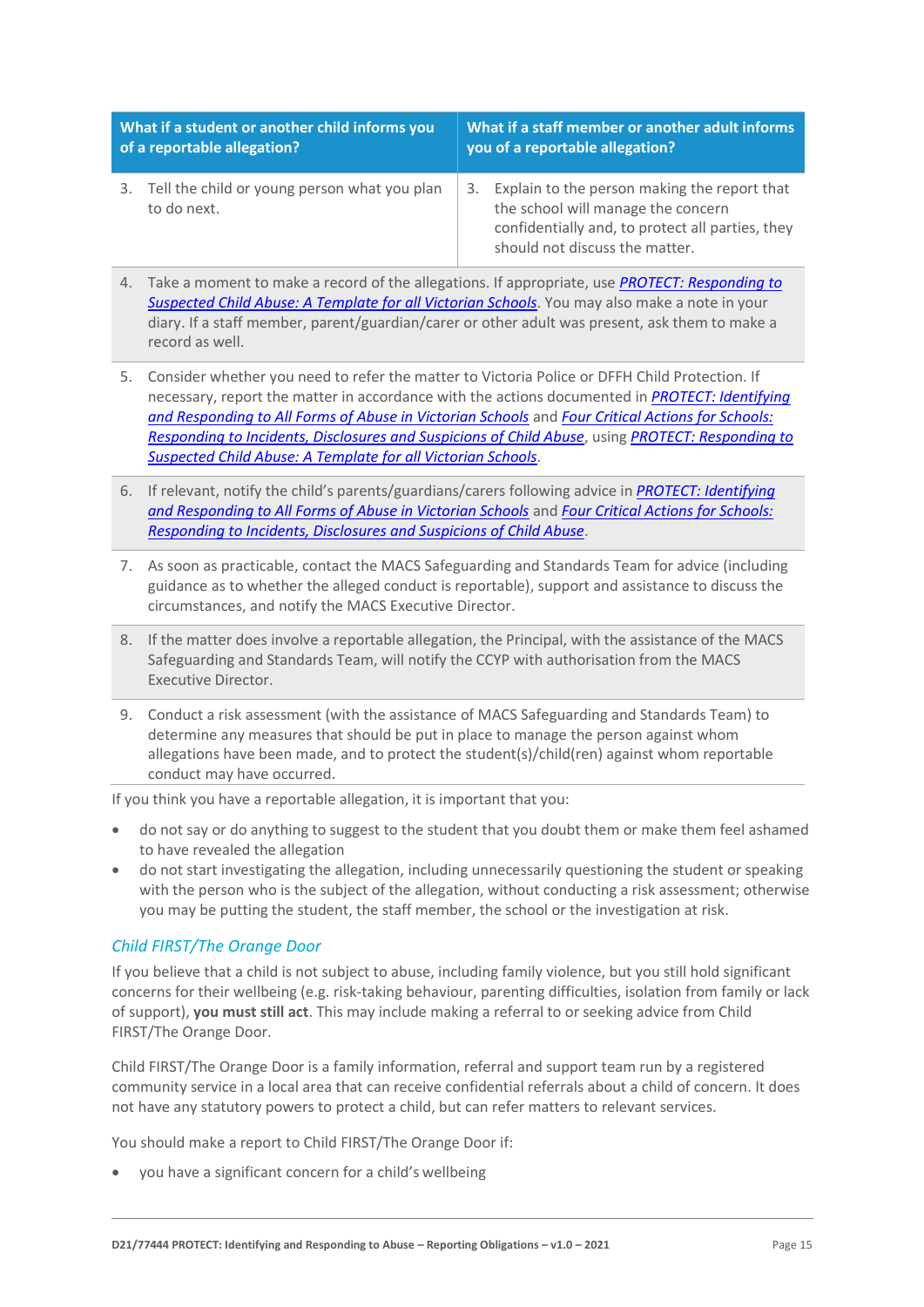- your concerns are about circumstances that have a low-to-moderate impact on the child
- the child's immediate safety is not compromised
- you and the school have discussed the referral to Child FIRST/The Orange Door with the child's parents/carers, and all parties are supportive of this decision.

Where you believe that the child's parents/carers will not be supportive of the referral, or the child is partaking in any risk-taking activity that is illegal and extreme in nature or poses a high risk to the child or others, you may refer the matter to DHHS Child Protection.

If you are unsure of what action to take in response to your concerns about a child, speak to the Principal or a member of the school's Leadership Team, or contact DFFH Child Protection or Child FIRST/The Orange Door for further advice.

For more information, refer to *[PROTECT: Identifying and Responding to All Forms of Abuse in Victorian](http://www.education.vic.gov.au/Documents/about/programs/health/protect/ChildSafeStandard5_SchoolsGuide.pdf)  [Schools](http://www.education.vic.gov.au/Documents/about/programs/health/protect/ChildSafeStandard5_SchoolsGuide.pdf)*.

# *Making additional reports*

After you have made a report, you may continue to suspect that a child is at risk and in need of protection. Any further observations should continue to be recorded and a report made on each separate occasion where a belief has been formed – on reasonable grounds – that a child is likely to be at risk and in need of protection. Additional reports should use the same format outlined above in this Policy at Critical Action 2: Reporting to Authorities.

If there is any suspicion that this relates to a sexual offence involving a person over 18 and a child under 16, then it must be reported to Victoria Police. For more information, refer to the [Failure to disclose](#page-5-0) section of this Policy.

Where a Catholic Regional College Melton staff member is aware that another school staff member has formed a reasonable belief about the same child on the same occasion, or based on the same indicators of abuse, and has made a report to the appropriate authority, the Catholic Regional College Melton staff member need not make a further report.

However, if the Catholic Regional College Melton staff member has formed a reasonable belief of abuse or significant risk of abuse to the child based on different observations, further indicators or additional information, a further report must be made to the appropriate authority detailing this additional information.

#### *Critical Action 3: Contacting Parents/Guardians/Carers*

Where it is suspected that a child at Catholic Regional College Melton has been or is at risk of being abused, it is critical that parents/carers of the child are notified as soon as practicable after a report is made to the authorities.

Catholic Regional College Melton must always seek advice from Victoria Police or DFFH Child Protection to ensure that it is appropriate to contact the parents/carers.

In circumstances of family violence, staff of Catholic Regional College Melton should:

- take care not to inadvertently alert the alleged perpetrator by notifying parents/carers as it could increase risk of harm to the child, other family members or schoolstaff
- seek advice from DHHS Child Protection or Child FIRST/The Orange Door before alerting parents/carers about safe strategies for communicating with a parent/carer who is experiencing family violence and on recommending family violence support services.

Advice from **Victoria Police or DFFH Child Protection** will depend on a number of factors, including whether: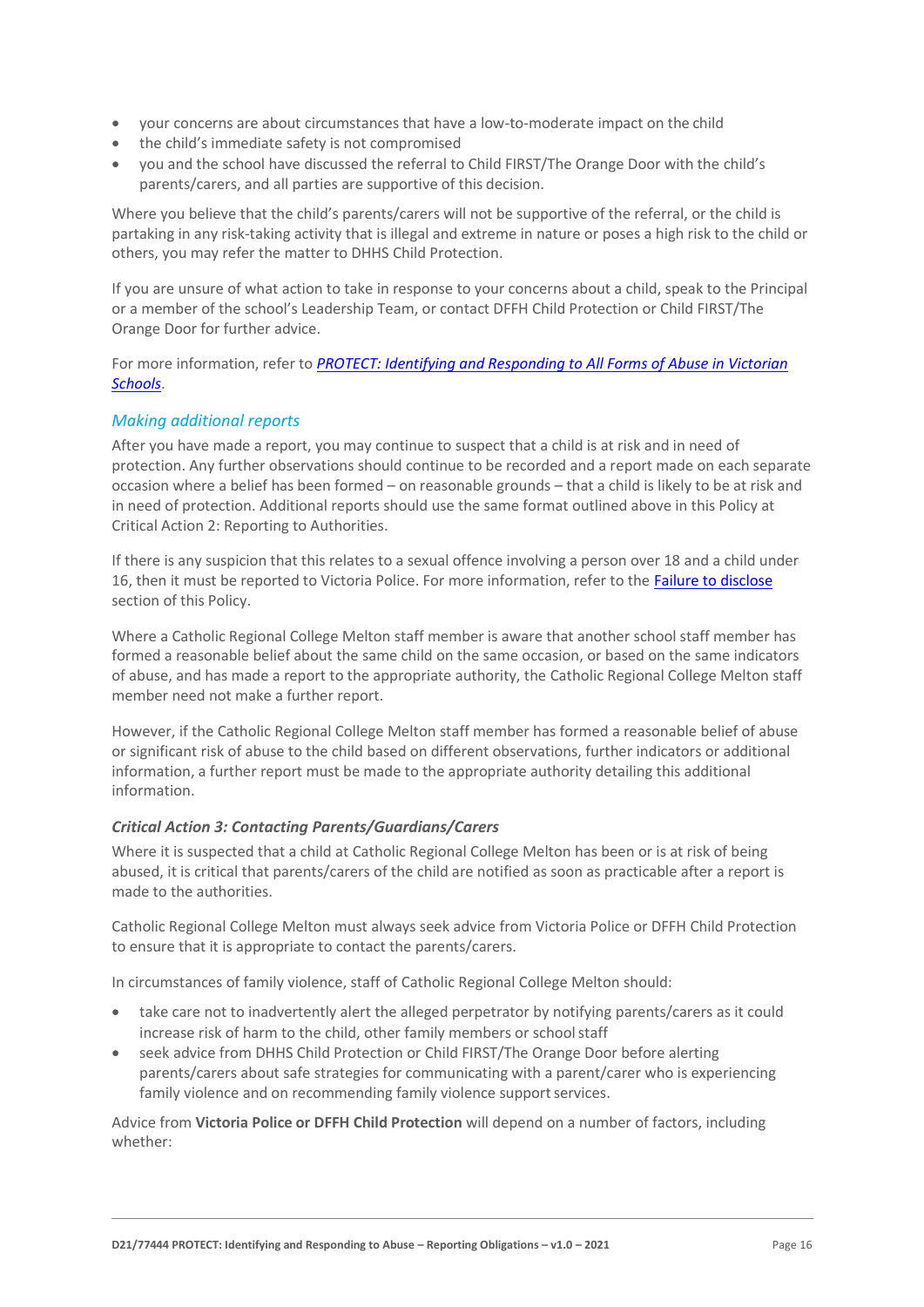- the parents/guardians/carers of the child are alleged to have engaged in the abuse (including in circumstances of suspected family violence)
- a disclosure to the parents/guardians/carers may result in further abuse to the child
- the child is a mature minor (at least 17 years of age and assessed to be sufficiently mature and intelligent to make decisions for themselves) and has requested that their parents/guardians/carers not be notified – the school should insist that another responsible adult is notified in lieu of the parents/carers
- the notification of parents/guardians/carers would adversely affect an investigation of the matter by external authorities.

Where the suspicion of abuse or risk of abuse has not yet warranted a reasonable belief. parents/guardians/carers should also be notified promptly after the school has carefully considered the factors listed above.

In some circumstances, a child may have returned to the care of their parent/guardian/carer before advice has been received from Victoria Police or DFFH Child Protection. In these circumstances, staff members of should not share any information with the parent/guardian/carer that may place the child or any other person at risk, or where the child is a mature minor.

For detailed guidance on how to have this conversation with a parent, guardian or carer, refer to *[PROTECT: Identifying and Responding to All Forms of Abuse in Victorian Schools.](http://www.education.vic.gov.au/Documents/about/programs/health/protect/ChildSafeStandard5_SchoolsGuide.pdf)*

## *Critical Action 4: Providing Ongoing Support*

Catholic Regional College Melton staff members who witness a child protection incident, receive a disclosure or develop a suspicion of child abuse (including exposure to family violence) have a critical role to play in supporting students impacted by the child protection matter to ensure that they feel supported and safe at the school. Schools also play a critical role in building students' resilience and protective factors, which can reduce the long-term impacts of child abuse by providing them with the opportunity to be supported and heard by a school staff member they trust.

Support provided to students at Catholic Regional College Melton includes:

- regularly communicating with the student and their parents/guardians/carers where appropriate
- convening a Student Support Group of school wellbeing staff and teachers to plan, support and monitor affected students
- developing Student Support Plans for students impacted by the incident to ensure appropriate levels of care and support are provided depending on their involvement.

You should contact the MACS Regional General Manager for a description of the range of school-based support services that may be available, including SAFEMinds and referrals to family violence services, Centres Against Sexual Assault (CASA) or headspace.

Where external authorities are investigating a report of abuse or risk of abuse, it is the role of the Principal of Catholic Regional College Melton to ensure that students are supported throughout interviews at the school. For more information on this topic, refer to *[School Guidelines 2.19a: Police and](https://www.cem.edu.au/About-Us/Policies/Police-and-DHHS-Interview-Protocols.aspx)  DFFH [Interview Protocols.](https://www.cem.edu.au/About-Us/Policies/Police-and-DHHS-Interview-Protocols.aspx)*

Catholic Regional College Melton and our governing body have a duty to provide support to school staff members who have witnessed an incident or disclosure, or who have made a report to external authorities about a reasonable belief of child abuse. It is important that we remember that staff members may have also experienced child abuse (including family violence) or be experiencing family violence and abuse in their own lives. Catholic Regional College Melton staff members requiring wellbeing support can contact the school's EAP provider.

Information to support MACS schools in understanding their obligation to employees and to provide suggestions of how to assist employees experiencing family and domestic violence may be found in the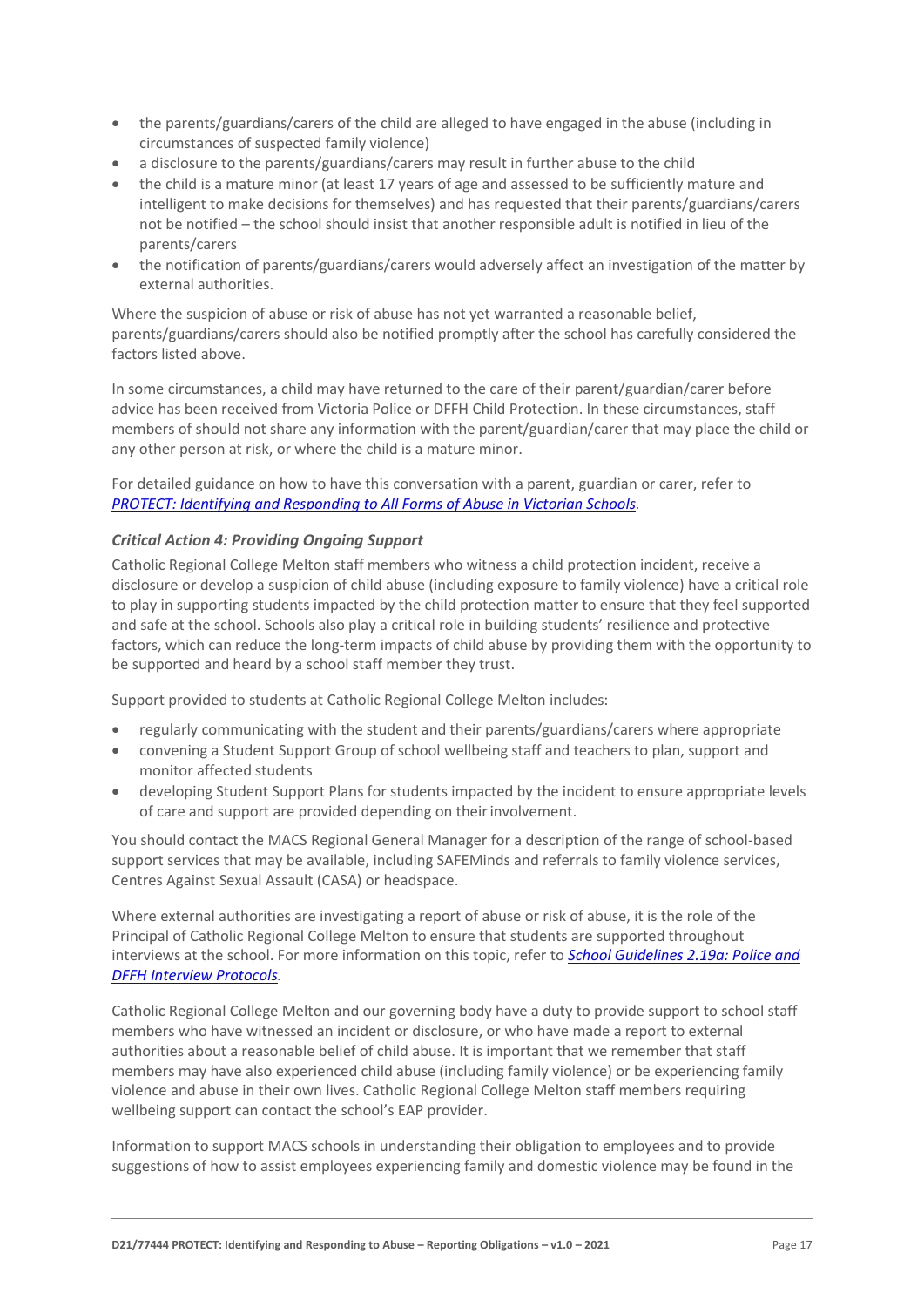Catholic Education Commission of Victoria Ltd's *[Family and Domestic Violence: A Guide to Supporting](https://www.cecv.catholic.edu.au/Media-Files/IR/Policies-Guidelines/Family-Domestic-Violence/Guide-to-family-and-domestic-violence-(1).aspx)  [Staff](https://www.cecv.catholic.edu.au/Media-Files/IR/Policies-Guidelines/Family-Domestic-Violence/Guide-to-family-and-domestic-violence-(1).aspx)[.](http://www.cecv.catholic.edu.au/Media-Files/IR/Policies-Guidelines/Guide-to-family-and-domestic-violence.aspx)*

Catholic Regional College Melton should conduct a review of the reporting process four to six weeks after a report has been made to identify if any follow-up support actions are needed. Refer to *[PROTECT:](http://www.education.vic.gov.au/Documents/about/programs/health/protect/PROTECT_Responding_TemplateSchools.pdf)  [Responding to Suspected Child Abuse: A Template for all Victorian Schools](http://www.education.vic.gov.au/Documents/about/programs/health/protect/PROTECT_Responding_TemplateSchools.pdf)* for more information.

# **Potential consequences of making a report**

This table describes the potential consequences of making a report.

| <b>Potential</b><br>consequence                 | <b>Description</b>                                                                                                                                                                                                                                                                                                                                                                                                                                                                                                                                                                                                            |
|-------------------------------------------------|-------------------------------------------------------------------------------------------------------------------------------------------------------------------------------------------------------------------------------------------------------------------------------------------------------------------------------------------------------------------------------------------------------------------------------------------------------------------------------------------------------------------------------------------------------------------------------------------------------------------------------|
| Confidentiality                                 | The identity of a reporter must remain confidential unless:                                                                                                                                                                                                                                                                                                                                                                                                                                                                                                                                                                   |
|                                                 | the reporter chooses to inform the child, young person or parent of the<br>$\bullet$<br>report<br>the reporter consents in writing to their identity being disclosed<br>$\bullet$<br>a court or tribunal decides that it is necessary for the identity of the reporter<br>$\bullet$<br>to be disclosed, to ensure the safety and wellbeing of the child<br>a court or tribunal decides that, in the interests of justice, the reporter is<br>$\bullet$<br>required to provide evidence.                                                                                                                                       |
| Professional                                    | If a report is made in good faith:                                                                                                                                                                                                                                                                                                                                                                                                                                                                                                                                                                                            |
| protection                                      | it does not constitute unprofessional conduct or a breach of professional<br>$\bullet$<br>ethics on the part of the reporter<br>the reporter cannot be held legally liable in respect of the report.<br>$\bullet$                                                                                                                                                                                                                                                                                                                                                                                                             |
| <b>Interviews</b>                               | DFFH Child Protection and/or Victoria Police may conduct interviews of children<br>and young people at the school without their parent/guardian/carer's<br>knowledge or consent.<br>Interviewing children and young people at Catholic Regional College Melton<br>$\bullet$<br>should only occur in exceptional circumstances and if it is in the best<br>interests of the child to proceed in this manner.<br>DFFH Child Protection and/or Victoria Police will notify the principal or a<br>$\bullet$<br>member of the Leadership Team of their intention to interview the child or<br>young person on the school premises. |
|                                                 | When DFFH Child Protection workers/police officers come to Catholic<br>$\bullet$<br>Regional College Melton premises, the Principal or a member of the<br>Leadership Team should request to see identification before permitting<br>them to have access to the child or young person.<br>When a child or young person is being interviewed by DFFH Child Protection<br>$\bullet$<br>and/or Victoria Police, Catholic Regional College Melton staff must arrange<br>to have a supportive adult present with the child or young person.                                                                                         |
|                                                 | For more information on these requests and school responsibilities, see MACS<br>School Guidelines 2.19a: Police and DFFH Interview Protocols.                                                                                                                                                                                                                                                                                                                                                                                                                                                                                 |
| <b>Support for the child</b><br>or young person | The roles and responsibilities of the principal or other school staff in supporting<br>children who are involved with DFFH Child Protection may include the following:                                                                                                                                                                                                                                                                                                                                                                                                                                                        |
|                                                 | acting as a support person for the child or young person<br>$\bullet$<br>attending DFFH Child Protection case-planning meetings<br>$\bullet$<br>observing and monitoring the child's behaviour<br>$\bullet$<br>liaising with professionals<br>$\bullet$                                                                                                                                                                                                                                                                                                                                                                       |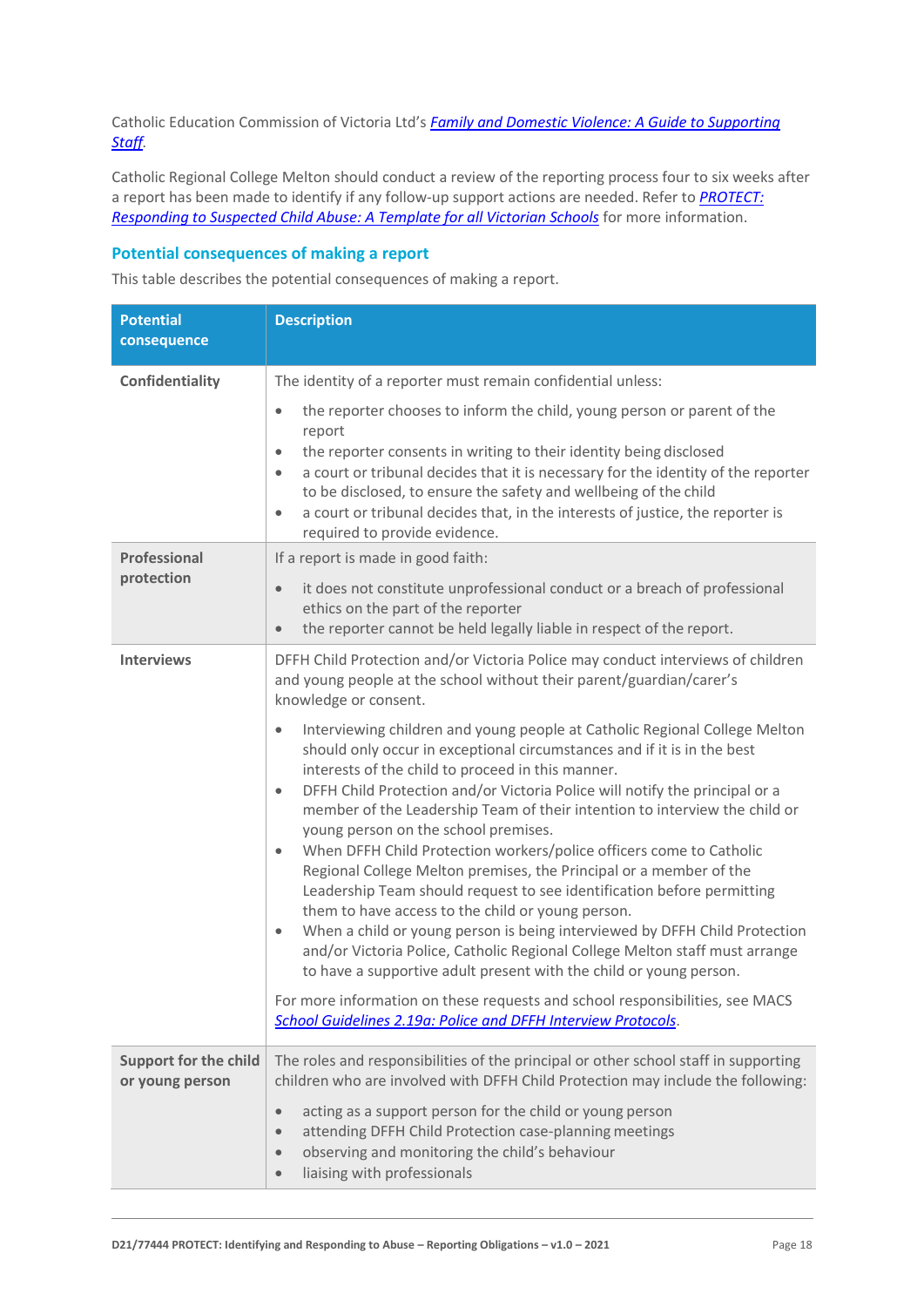| <b>Potential</b><br>consequence    | <b>Description</b>                                                                                                                                                                                                                                                                                                                                                                                                                                                                                                                                                          |
|------------------------------------|-----------------------------------------------------------------------------------------------------------------------------------------------------------------------------------------------------------------------------------------------------------------------------------------------------------------------------------------------------------------------------------------------------------------------------------------------------------------------------------------------------------------------------------------------------------------------------|
| <b>Requests for</b><br>information | DFFH Child Protection and/or Child FIRST/The Orange Door and/or Victoria<br>Police may request information about the child or family for the purpose of<br>investigating a report and assessing the risk to the child or young person.<br>In certain circumstances, DHHS Child Protection can also direct Catholic Regional<br>College Melton staff to provide information or documents about the protection<br>or development of the child. Such directions should be in writing and only be<br>made by authorised persons within DFFH Child Protection. Refer to PROTECT: |
|                                    | Identifying and Responding to All Forms of Abuse in Victorian Schools.                                                                                                                                                                                                                                                                                                                                                                                                                                                                                                      |
| <b>Witness summons</b>             | If DFFH Child Protection makes a protection application in the Children's Court of<br>Victoria, any party to the application may issue a witness summons to produce<br>documents and/or to give evidence in the proceedings. See MACS School<br>Guidelines 2.19a: Police and DHHS Interview Protocols.                                                                                                                                                                                                                                                                      |

 $\Box$